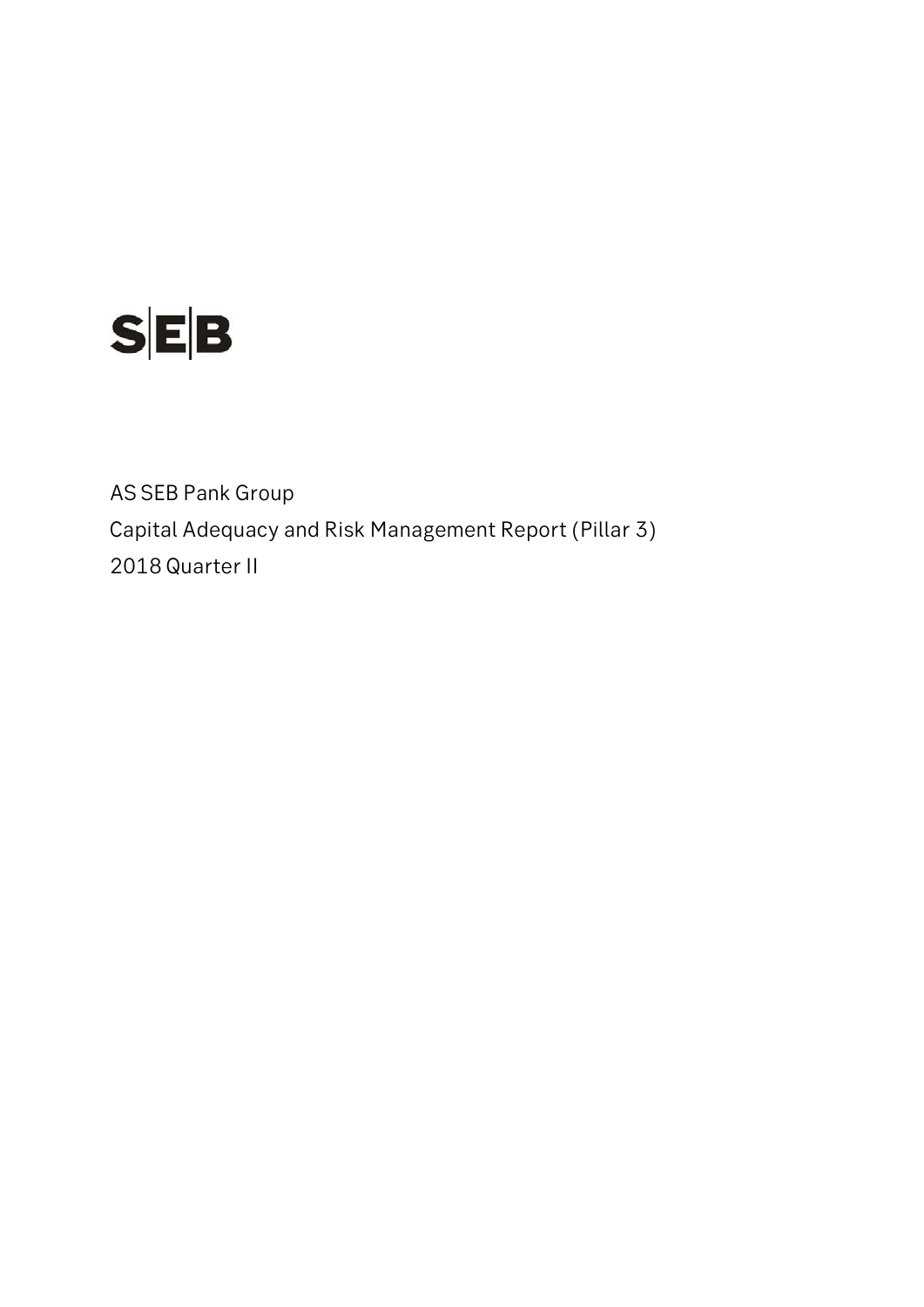# Table of contents

|                                                                                     | .11 |
|-------------------------------------------------------------------------------------|-----|
| Table 6. EU CR1-A - Credit quality of exposures by exposure class and instrument13  |     |
| Table 7. EU CR1-B - Credit quality of exposures by industry or counterparty types13 |     |
|                                                                                     |     |
|                                                                                     |     |
|                                                                                     |     |
| Table 11. EU CR2-A - Changes in the stock of general and specific credit risk       |     |
|                                                                                     | .16 |
| Table 12. EU CR2-B - Changes in stock of defaulted and impaired loans and debt      |     |
|                                                                                     | .16 |
|                                                                                     |     |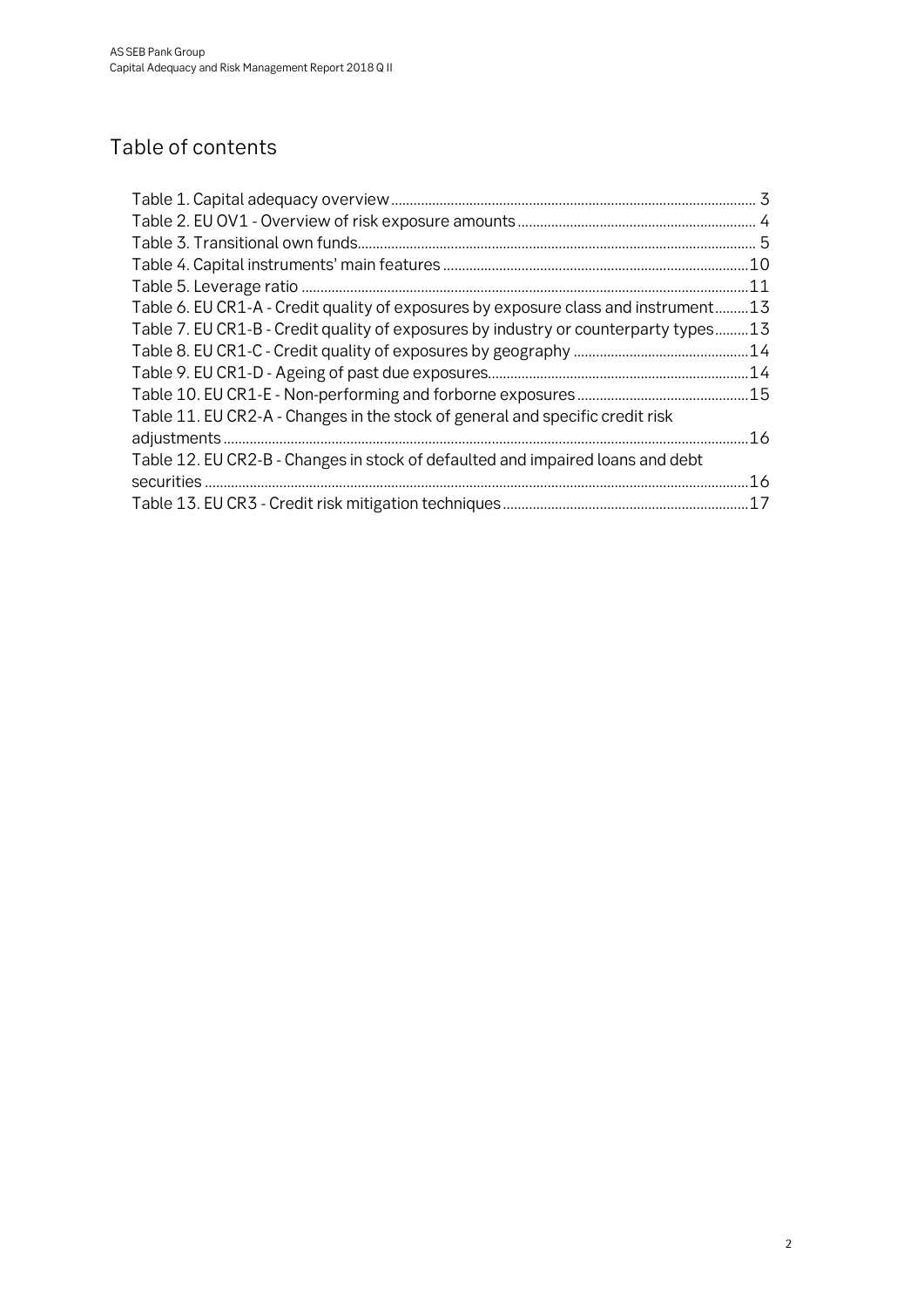# <span id="page-2-0"></span>Table 1. Capital adequacy overview

| EUR <sub>m</sub>                                                     | 30 Jun 2018 | 31 Dec 2017 |
|----------------------------------------------------------------------|-------------|-------------|
|                                                                      |             |             |
| Own funds                                                            |             |             |
| Common Equity Tier 1 capital                                         | 954         | 959         |
| Tier 1 capital                                                       | 954         | 959         |
| Total own funds                                                      | 954         | 959         |
| Own funds requirement                                                |             |             |
| Risk exposure amount                                                 | 2650        | 2484        |
| Expressed as own funds requirement                                   | 212         | 199         |
| Common Equity Tier 1 capital ratio                                   | 36,0%       | 38,6%       |
| Tier 1 capital ratio                                                 | 36,0%       | 38,6%       |
| Total capital ratio                                                  | 36,0%       | 38,6%       |
| Own funds in relation to own funds requirement                       | 4,50        | 4,82        |
| Regulatory Common Equity Tier 1 capital requirement including buffer |             |             |
| requirement (Pillar 1 only)                                          | 10,0%       | 10,0%       |
| of which capital conservation buffer requirement                     | 2,5%        | 2,5%        |
| of which systemic risk buffer requirement                            | 1,0%        | 1,0%        |
| of which countercyclical capital buffer requirement                  | 0,0%        | 0,0%        |
| of which other systemically important institution buffer             | 2,0%        | 2,0%        |
| Common Equity Tier 1 capital available to meet buffer <sup>1)</sup>  | 31,5%       | 34,1%       |
| Leverage ratio                                                       |             |             |
| Exposure measure for leverage ratio calculation                      | 6570        | 6684        |
| of which on balance sheet items                                      | 6047        | 6 1 1 4     |
| of which off balance sheet items                                     | 523         | 570         |
| Leverage ratio                                                       | 14,5%       | 14,3%       |

*1) CET1 ratio less minimum capital requirement of 4.5% excluding buffers.*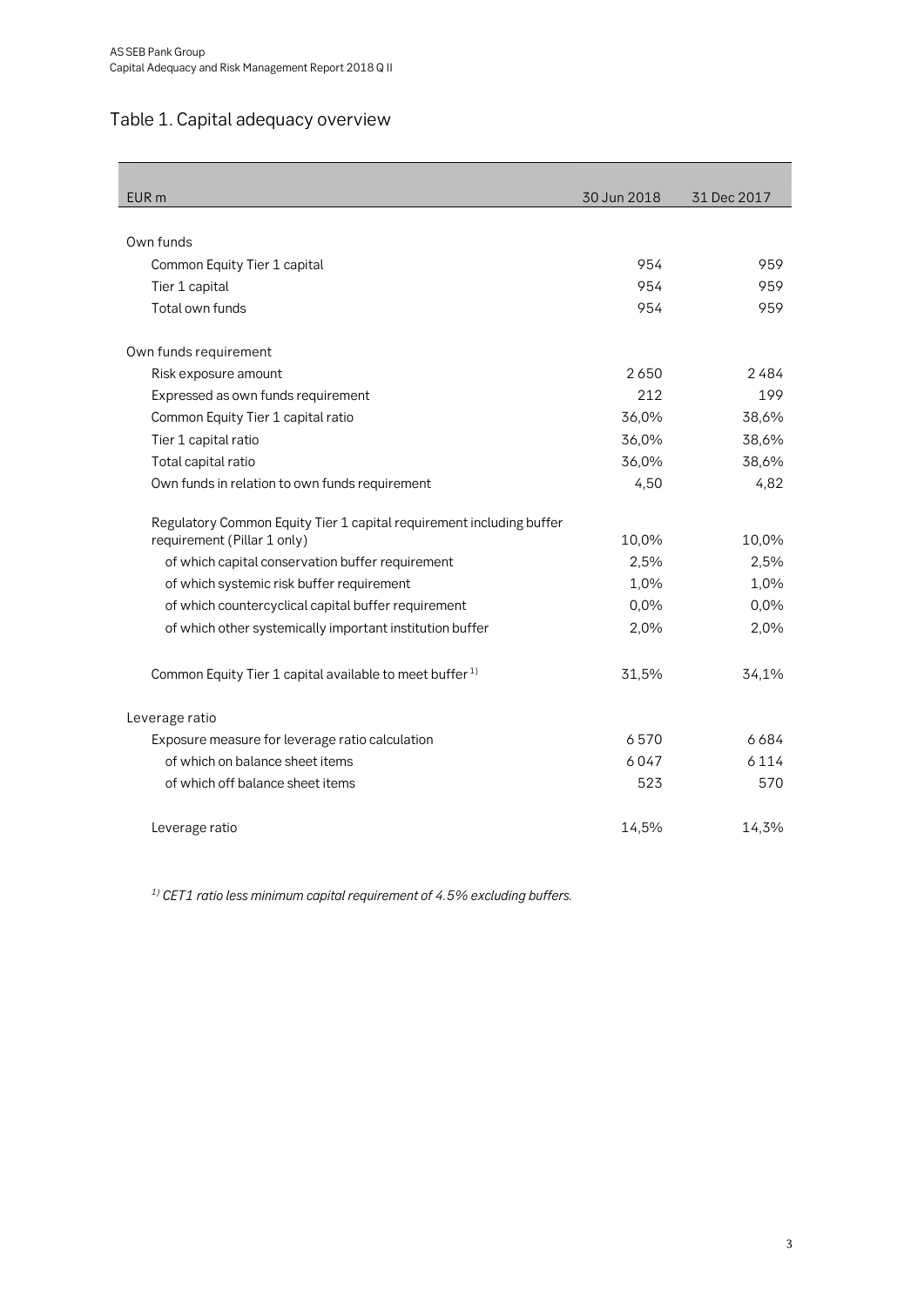.

# <span id="page-3-0"></span>Table 2. EU OV1 - Overview of risk exposure amounts

| Breakdown by Risk Type                                     | Risk Exposure Amount |             | Minimum own<br>funds<br>requirements |
|------------------------------------------------------------|----------------------|-------------|--------------------------------------|
| EUR <sub>m</sub>                                           | 30 Jun 2018          | 31 Dec 2017 | 30 Jun 2018                          |
| Credit risk (excluding counterparty credit risk) (CCR)     | 2498                 | 2325        | 200                                  |
| of which standardised approach (SA)                        | 320                  | 309         | 26                                   |
| of which foundation internal rating-based (F-IRB) approach | 1873                 | 1 7 0 2     | 150                                  |
| of which advanced internal rating-based (A-IRB) approach   | 304                  | 314         | 24                                   |
| Counterparty credit risk                                   | 0                    | $\Omega$    | $\Omega$                             |
| of which CVA                                               | 0                    | 0           | 0                                    |
| Settlement risk                                            | 0                    | 0           | $\Omega$                             |
| Securitisation exposures in banking book                   | 0                    | 0           | $\Omega$                             |
| Market risk                                                | 23                   | 24          | 2                                    |
| of which standardised approach                             | 23                   | 24          | 2                                    |
| Large exposures                                            | 0                    | $\Omega$    | $\Omega$                             |
| Operational risk                                           | 130                  | 135         | 10                                   |
| of which advanced measurement approach                     | 130                  | 135         | 10                                   |
| Amounts below the thresholds for deduction (subject to     |                      |             |                                      |
| 250% risk weight)                                          | 0                    | $\Omega$    | $\Omega$                             |
| Floor adjustment                                           | 0                    | $\Omega$    | 0                                    |
| Additional risk exposure amount due to Article 3 CRR       | 0                    | 0           | 0                                    |
| Total                                                      | 2650                 | 2484        | 212                                  |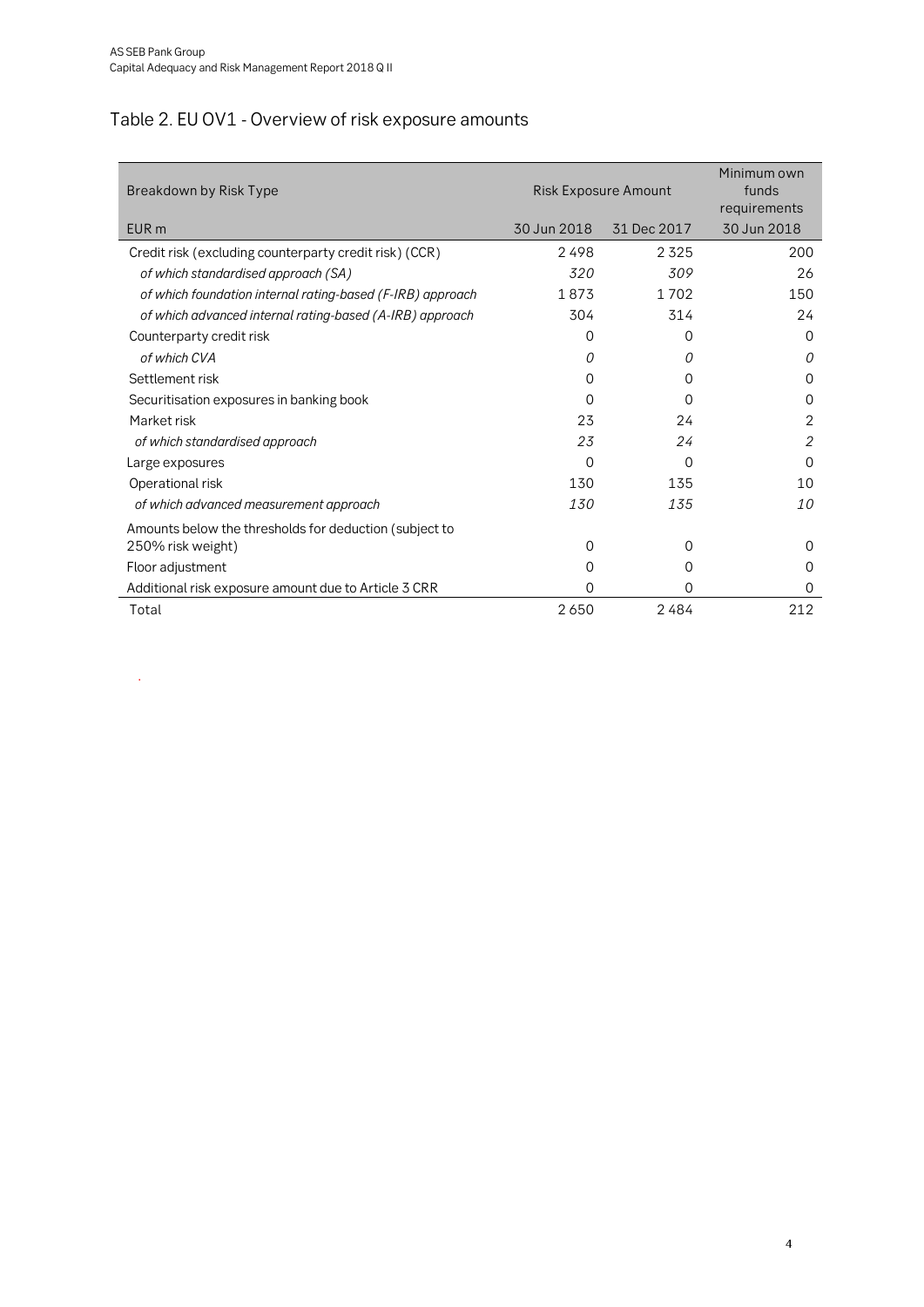## <span id="page-4-0"></span>Table 3. Transitional own funds

## *Disclosure according to Article 5 in EU Regulation No 1423/2013*

| EUR <sub>m</sub> |                                                                                                                                                             | 30 Jun 2018 | 31 Dec 2017 |
|------------------|-------------------------------------------------------------------------------------------------------------------------------------------------------------|-------------|-------------|
|                  | Common Equity Tier 1 (CET1) capital: instruments and reserves                                                                                               |             |             |
| 1                | Capital instruments and the related share premium accounts                                                                                                  | 129         | 129         |
|                  | of which: share capital                                                                                                                                     | 43          | 43          |
|                  | of which: share premium                                                                                                                                     | 86          | 86          |
| 2                | Retained earnings                                                                                                                                           | 821         | 823         |
|                  | Accumulated other comprehensive income (and other reserves, to include                                                                                      |             |             |
| 3                | unrealised gains and losses under the applicable accounting standards)                                                                                      | $\mathbf 0$ | 2           |
| 3a               | Funds for general banking risk                                                                                                                              | 19          | 19          |
|                  | Amount of qualifying items referred to in Article 484 (3) and the related share                                                                             |             |             |
| 4                | premium accounts subject to phase out from CET1                                                                                                             |             |             |
| 5                | Minority Interests (amount allowed in consolidated CET1)                                                                                                    |             |             |
|                  | Independently reviewed interim profits net of any foreseeable charge or                                                                                     |             |             |
| 5a               | dividend                                                                                                                                                    |             |             |
| 6                | Common Equity Tier 1 (CET1) capital before regulatory adjustments                                                                                           | 969         | 973         |
|                  | Common Equity Tier 1 (CET1) capital: regulatory adjustments                                                                                                 |             |             |
| 7                | Additional value adjustments (negative amount)                                                                                                              | 0           | 0           |
| 8                | Intangible assets (net of related tax liability) (negative amount)                                                                                          | -4          | $-4$        |
| 9                | Empty Set in the EU                                                                                                                                         |             |             |
|                  | Deferred tax assets that rely on future profitability excluding those arising from                                                                          |             |             |
|                  | temporary differences (net of related tax liability where the conditions in Article                                                                         |             |             |
| 10               | 38 (3) are met) (negative amount)                                                                                                                           |             |             |
| 11               | Fair value reserves related to gains or losses on cash flow hedges                                                                                          |             |             |
| 12               | Negative amounts resulting from the calculation of expected loss amounts                                                                                    | $-11$       | $-10$       |
| 13               | Any increase in equity that results from securitised assets (negative amount)                                                                               |             |             |
|                  | Gains or losses on liabilities valued at fair value resulting from changes in own                                                                           | 0           | $\mathbf 0$ |
| 14               | credit standing                                                                                                                                             |             |             |
| 15               | Defined-benefit pension fund assets (negative amount)<br>Direct and indirect holdings by an institution of own CET1 instruments (negative                   |             |             |
| 16               | amount)                                                                                                                                                     |             |             |
|                  | Holdings of the CET1 instruments of financial sector entities where those entities                                                                          |             |             |
|                  | have reciprocal cross holdings with the institution designed to inflate artificially                                                                        |             |             |
| 17               | the own funds of the institution (negative amount)                                                                                                          |             |             |
|                  | Direct and indirect holdings by the institution of the CET1 instruments of financial                                                                        |             |             |
|                  | sector entities where the institution does not have a significant investment in<br>those entities (amount above the 10% threshold and net of eligible short |             |             |
| 18               | positions) (negative amount)                                                                                                                                |             |             |
|                  | Direct, indirect and synthetic holdings by the institution of the CET1 instruments                                                                          |             |             |
|                  | of financial sector entities where the institution has a significant investment in                                                                          |             |             |
|                  | those entities (amount above 10% threshold and net of eligible short positions)                                                                             |             |             |
| 19               | (negative amount)                                                                                                                                           |             |             |
| 20               | Empty Set in the EU<br>Exposure amount of the following items which qualify for a RW of 1250%,                                                              |             |             |
|                  | 20a where the institution opts for the deduction alternative                                                                                                |             |             |
| 20 <sub>b</sub>  | of which qualifying holdings outside the financial sector (negative amount)                                                                                 |             |             |
| 20c              | of which: securitisation positions (negative amount)                                                                                                        |             |             |
| 20d              | of which: free deliveries (negative amount)                                                                                                                 |             |             |
|                  | Deferred tax assets arising from temporary differences (amount above 10%                                                                                    |             |             |
|                  | threshold, net of related tax liability where the conditions in 38 (3) are met)                                                                             |             |             |
| 21               | (negative amount)                                                                                                                                           |             |             |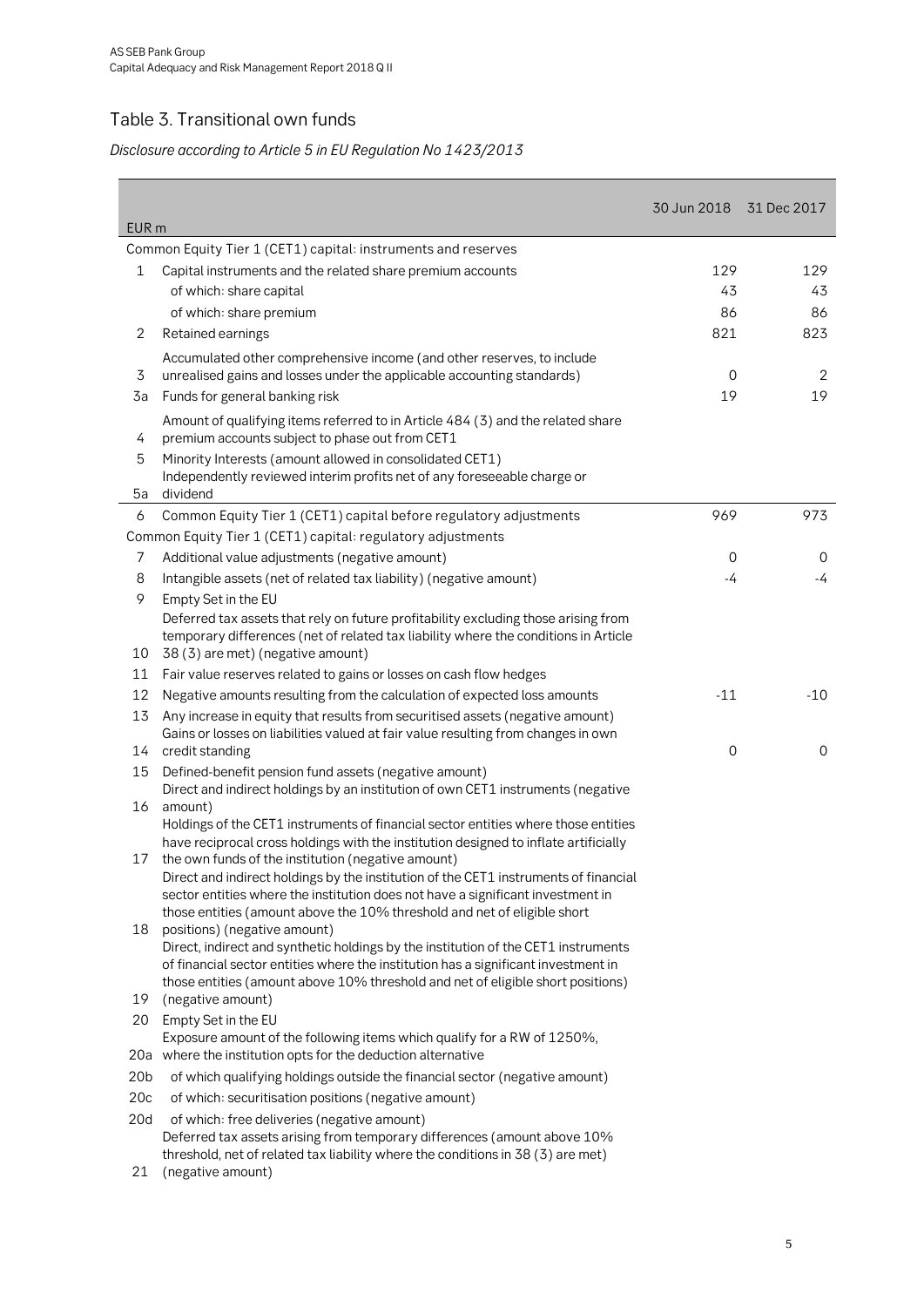|                  |                                                                                                                                                                                                                                                                                                                     | 30 Jun 2018 31 Dec 2017 |       |
|------------------|---------------------------------------------------------------------------------------------------------------------------------------------------------------------------------------------------------------------------------------------------------------------------------------------------------------------|-------------------------|-------|
| EUR <sub>m</sub> |                                                                                                                                                                                                                                                                                                                     |                         |       |
| 22               | Amount exceeding the 17,65% threshold (negative amount)<br>of which: direct and indirect holdings by the institution of the CET1<br>instruments of financial sector entities where the institution has a significant                                                                                                |                         |       |
| 23               | investment in those entities                                                                                                                                                                                                                                                                                        |                         |       |
| 24               | Empty Set in the EU                                                                                                                                                                                                                                                                                                 |                         |       |
| 25               | of which: deferred tax assets arising from temporary differences                                                                                                                                                                                                                                                    |                         |       |
| 25a              | Losses for the current financial year (negative amount)                                                                                                                                                                                                                                                             |                         |       |
|                  | 25b Foreseeable tax charges relating to CET1 items (negative amount)                                                                                                                                                                                                                                                |                         |       |
| 26               | Regulatory adjustments applied to Common Equity Tier 1 in respect of amounts<br>subject to pre-CRR treatment                                                                                                                                                                                                        |                         |       |
| 26a              | Regulatory adjustments relating to unrealised gains and losses pursuant to<br>Article 467 and 468                                                                                                                                                                                                                   | 0,0                     | 0,0   |
|                  | Of which:  filter for unrealised gain 1                                                                                                                                                                                                                                                                             |                         |       |
|                  | Of which:  filter for unrealized gain 2                                                                                                                                                                                                                                                                             |                         |       |
| 26b              | Amount to be deducted from or added to Common Equity Tier 1 capital with<br>regard to additional filters and deductions required pre CRR                                                                                                                                                                            |                         |       |
| 27               | Qualifying AT1 deductions that exceed the AT1 capital of the institution<br>(negative amount)                                                                                                                                                                                                                       |                         |       |
| 28               | Total regulatory adjustments to Common equity Tier 1 (CET1)                                                                                                                                                                                                                                                         | $-15$                   | $-14$ |
| 29               | Common Equity Tier 1 (CET1) capital                                                                                                                                                                                                                                                                                 | 954                     | 959   |
|                  | Additional Tier 1 (AT1) capital: instruments                                                                                                                                                                                                                                                                        |                         |       |
| 30               | Capital instruments and the related share premium accounts                                                                                                                                                                                                                                                          |                         |       |
| 31               | of which: classified as equity under applicable accounting standards                                                                                                                                                                                                                                                |                         |       |
| 32               | of which: classified as liabilities under applicable accounting standards                                                                                                                                                                                                                                           |                         |       |
| 33               | Amount of qualifying items referred to in Article 484 (4) and the related share<br>premium accounts subject to phase out from AT1                                                                                                                                                                                   |                         |       |
|                  | Public sector capital injections grandfathered until 1 January 2018<br>Qualifying Tier 1 capital included in consolidated AT1 capital (including<br>minority interests not included in row 5) issued by subsidiaries and held by                                                                                    |                         |       |
|                  | 34 third parties                                                                                                                                                                                                                                                                                                    |                         |       |
| 35               | of which: instruments issued by subsidiaries subject to phase out                                                                                                                                                                                                                                                   |                         |       |
| 36               | Additional Tier 1 (AT1) capital before regulatory adjustments                                                                                                                                                                                                                                                       | 0                       | 0     |
|                  | Additional Tier 1 (AT1) capital: regulatory adjustments<br>Direct and indirect holdings by an institution of own AT1 Instruments (negative                                                                                                                                                                          |                         |       |
| 37               | amount)                                                                                                                                                                                                                                                                                                             |                         |       |
| 38               | Holdings of the AT1 instruments of financial sector entities where those entities<br>have reciprocal cross holdings with the institution designed to inflate artificially<br>the own funds of the institution (negative amount)<br>Direct and indirect holdings of the AT1 instruments of financial sector entities |                         |       |
| 39               | where the institution does not have a significant investment in those entities<br>(amount above the 10% threshold and net of eligible short positions) (negative<br>amount)                                                                                                                                         |                         |       |
|                  | Direct and indirect holdings by the institution of the AT1 instruments of<br>financial sector entities where the institution has a significant investment in<br>those entities (amount above the 10% threshold net of eligible short positions)                                                                     |                         |       |
| 40               | (negative amount)<br>Regulatory adjustments applied to Additional Tier 1 capital in respect of                                                                                                                                                                                                                      |                         |       |
| 41               | amounts subject to pre-CRR treatment and transitional treatments subject to<br>phase-out as prescribed in Regulation (EU) No 585/2013 (ie. CRR residual<br>amounts)                                                                                                                                                 |                         |       |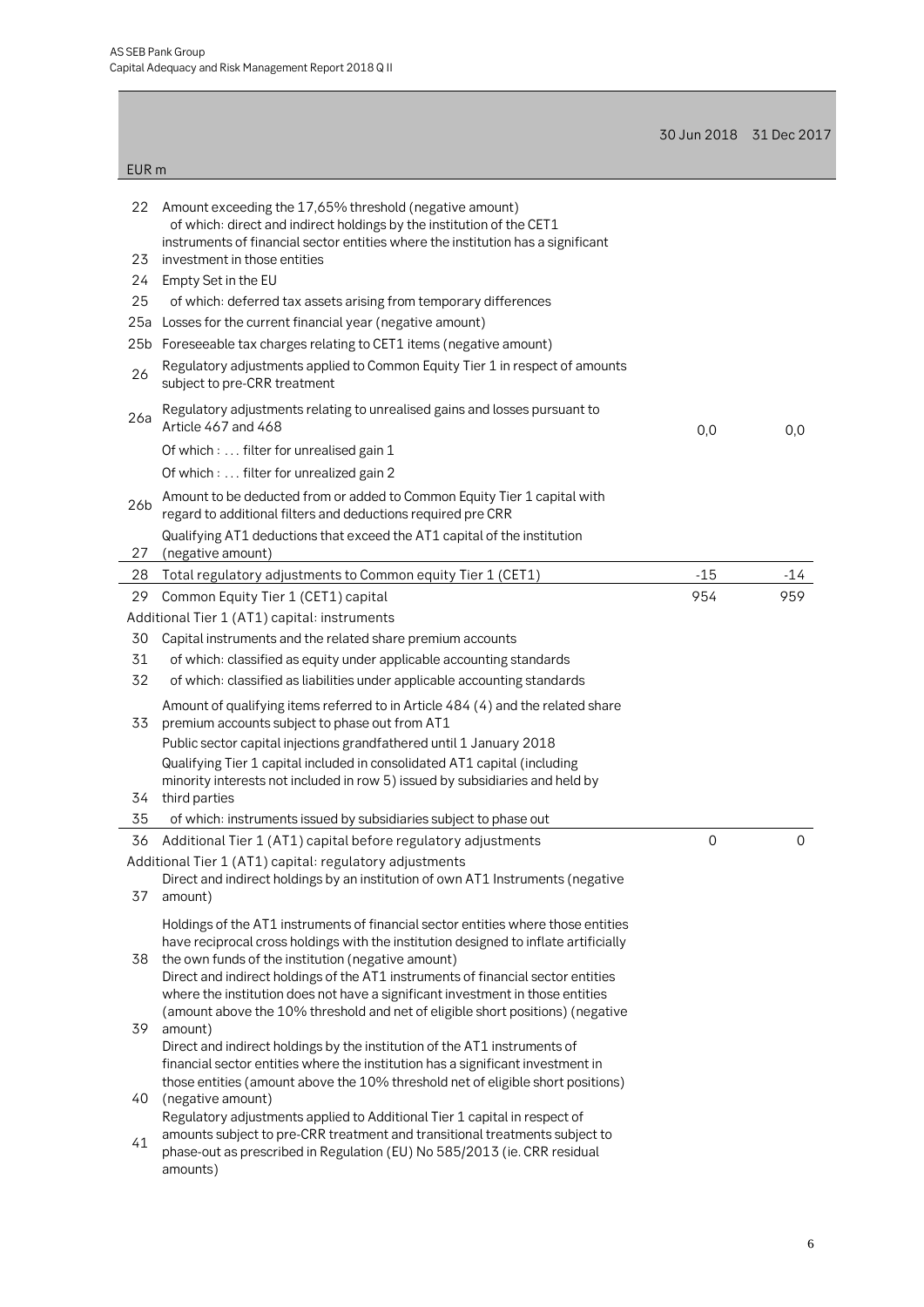472 of Regulation (EU) No 575/2013

| EUR <sub>m</sub> |                                                                                                                                                                                                                                                                                    | 30 Jun 2018 31 Dec 2017 |     |
|------------------|------------------------------------------------------------------------------------------------------------------------------------------------------------------------------------------------------------------------------------------------------------------------------------|-------------------------|-----|
|                  |                                                                                                                                                                                                                                                                                    |                         |     |
|                  | Residual amounts deducted from Additional Tier 1 capital with regard to<br>41a deduction from Common Equity Tier 1 capital during the transitional period<br>pursuant to article 472 of Regulation (EU) No 575/2013                                                                |                         |     |
|                  | Residual amounts deducted from Additional Tier 1 capital with regard to<br>41b deduction from Tier 2 capital during the transitional period pursuant to article<br>475 of Regulation (EU) No 575/2013                                                                              |                         |     |
| 41c              | Amounts to be deducted from added to Additional Tier 1 capital with regard to<br>additional filters and deductions required pre- CRR                                                                                                                                               |                         |     |
| 42               | Qualifying T2 deductions that exceed the T2 capital of the institution (negative<br>amount)                                                                                                                                                                                        |                         |     |
|                  | Total regulatory adjustments to Additional Tier 1 (AT1) capital                                                                                                                                                                                                                    | $\boldsymbol{0}$        | 0   |
| 43               |                                                                                                                                                                                                                                                                                    |                         |     |
| 44               | Additional Tier 1 (AT1) capital                                                                                                                                                                                                                                                    | $\overline{0}$          | 0   |
| 45               | Tier 1 capital ( $T1 = CET1 + AT1$ )                                                                                                                                                                                                                                               | 954                     | 959 |
|                  | Tier 2 (T2) capital: instruments and provisions                                                                                                                                                                                                                                    |                         |     |
| 46               | Capital instruments and the related share premium accounts                                                                                                                                                                                                                         |                         |     |
|                  |                                                                                                                                                                                                                                                                                    |                         |     |
|                  | Amount of qualifying items referred to in Article 484 (5) and the related share                                                                                                                                                                                                    |                         |     |
| 47               | premium accounts subject to phase out from T2                                                                                                                                                                                                                                      |                         |     |
|                  | Public sector capital injections grandfathered until 1 January 2018                                                                                                                                                                                                                |                         |     |
| 48               | Qualifying own funds instruments included in consolidated T2 capital (including<br>minority interests and AT1 instruments not included in rows 5 or 34) issued by<br>subsidiaries and held by third parties                                                                        |                         |     |
| 49               | of which: instruments issued by subsidiaries subject to phase out                                                                                                                                                                                                                  |                         |     |
| 50               | Credit risk adjustments                                                                                                                                                                                                                                                            |                         |     |
|                  |                                                                                                                                                                                                                                                                                    | $\overline{0}$          |     |
| 51               | Tier 2 (T2) capital before regulatory adjustments                                                                                                                                                                                                                                  |                         | 0   |
|                  | Tier 2 (T2) capital: regulatory adjustments                                                                                                                                                                                                                                        |                         |     |
| 52               | Direct and indirect holdings by an institution of own T2 instruments and<br>subordinated loans (negative amount)<br>Holdings of the T2 instruments and subordinated loans of financial sector<br>entities where those entities have reciprocal cross holdings with the institution |                         |     |
|                  | designed to inflate artificially the own funds of the institution (negative                                                                                                                                                                                                        |                         |     |
| 53               | amount)                                                                                                                                                                                                                                                                            |                         |     |
|                  | Direct and indirect holdings of the T2 instruments and subordinated loans of                                                                                                                                                                                                       |                         |     |
|                  | financial sector entities where the institution does not have a significant                                                                                                                                                                                                        |                         |     |
|                  | investment in those entities (amount above 10% threshold and net of eligible                                                                                                                                                                                                       |                         |     |
| 54               | short positions) (negative amount)                                                                                                                                                                                                                                                 |                         |     |
|                  | 54a of which new holdings not subject to transitional arrangements                                                                                                                                                                                                                 |                         |     |
| 54b              | of which holdings existing before 1 January 2013 and subject to transitional                                                                                                                                                                                                       |                         |     |
|                  | arrangements                                                                                                                                                                                                                                                                       |                         |     |
|                  | Direct and indirect holdings by the institution of the T2 instruments and                                                                                                                                                                                                          |                         |     |
|                  | subordinated loans of financial sector entities where the institution has a                                                                                                                                                                                                        |                         |     |
|                  | significant investment in those entities (net of eligible short positions)                                                                                                                                                                                                         |                         |     |
| 55               | (negative amount)                                                                                                                                                                                                                                                                  |                         |     |
|                  | Regulatory adjustments applied to tier 2 in respect of amounts subject to pre-                                                                                                                                                                                                     |                         |     |
| 56               | CRR treatment and transitional treatments subject to phase out as prescribed                                                                                                                                                                                                       |                         |     |
|                  | in Regulation (EU) No 575/2013 (i.e. CRR residual amounts)                                                                                                                                                                                                                         |                         |     |
|                  |                                                                                                                                                                                                                                                                                    |                         |     |
|                  | Residual amounts deducted from Tier 2 capital with regard to deduction from<br>56a Common Equity Tier 1 capital during the transitional period pursuant to article                                                                                                                 |                         |     |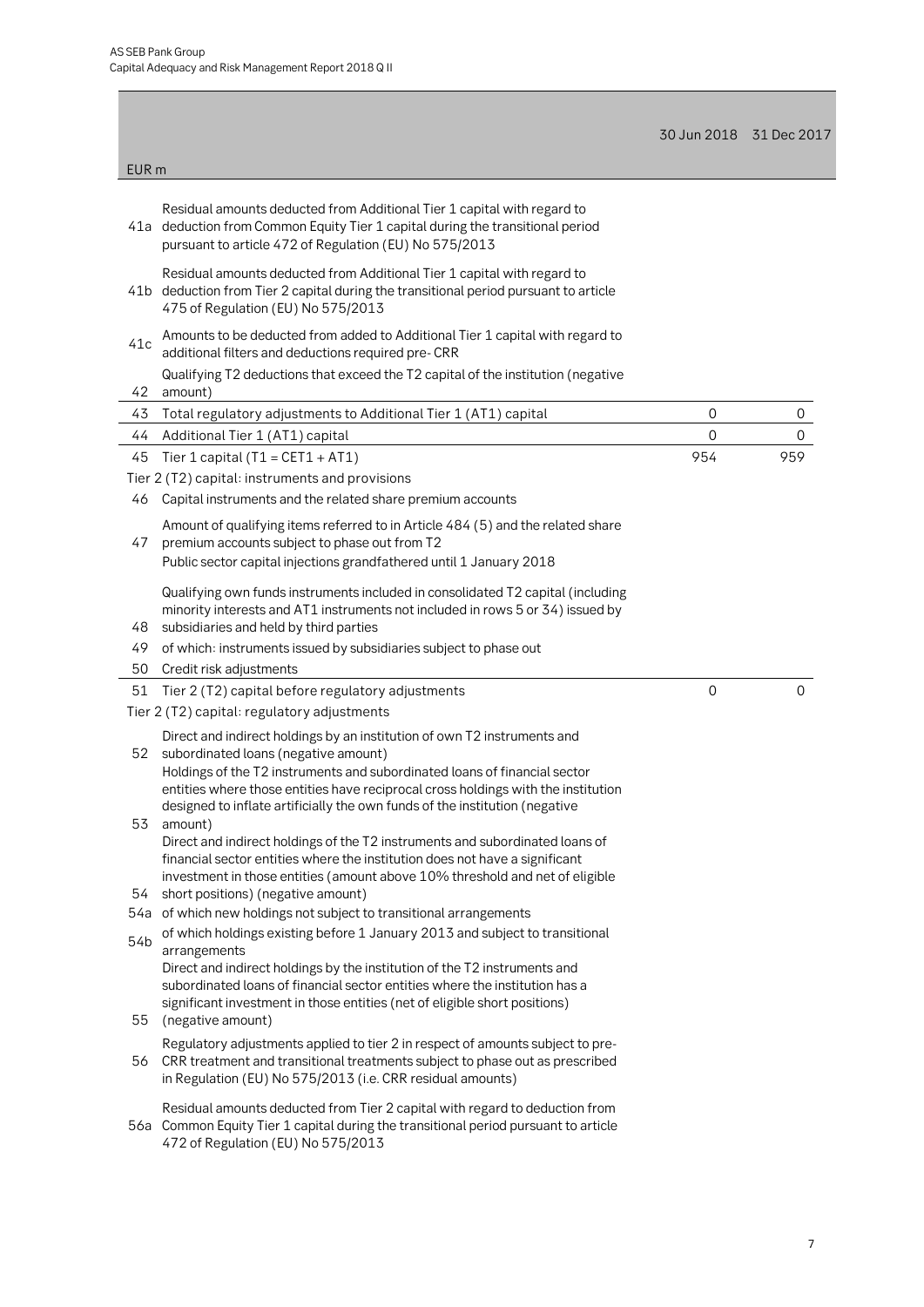$\overline{\phantom{0}}$ 

|       |                                                                                                                                                                                                                                                                                                                                                                                        |             | 30 Jun 2018 31 Dec 2017 |
|-------|----------------------------------------------------------------------------------------------------------------------------------------------------------------------------------------------------------------------------------------------------------------------------------------------------------------------------------------------------------------------------------------|-------------|-------------------------|
| EUR m |                                                                                                                                                                                                                                                                                                                                                                                        |             |                         |
|       |                                                                                                                                                                                                                                                                                                                                                                                        |             |                         |
|       | Residual amounts deducted from Tier 2 capital with regard to deduction from<br>56b Additional Tier 1 capital during the transitional period pursuant to article 475<br>of Regulation (EU) No 575/2013                                                                                                                                                                                  |             |                         |
| 56c   | Amounts to be deducted from or added to Tier 2 capital with regard to<br>additional filters and deductions required pre- CRR                                                                                                                                                                                                                                                           |             |                         |
| 57    | Total regulatory adjustments to Tier 2 (T2) capital                                                                                                                                                                                                                                                                                                                                    | $\mathbf 0$ | 0                       |
| 58    | Tier 2 (T2) capital                                                                                                                                                                                                                                                                                                                                                                    | $\mathbf 0$ | 0                       |
| 59    | Total capital ( $TC = T1 + T2$ )                                                                                                                                                                                                                                                                                                                                                       | 954         | 959                     |
|       | Risk weighted assets in respect of amounts subject to pre-CRR treatment and<br>59a transitional treatments subject to phase out as prescribed in Regulation (EU)<br>No 575/2013 (i.e. CRR residual amount)                                                                                                                                                                             |             |                         |
|       | of which: items not deducted from CET1 (Regulation (EU) No 575/2013<br>residual amounts) (items to be detailed line by line, e.g. Deferred tax assets<br>that rely on future profitability net of related tax liability, indirect holdings of<br>own CET1, etc.)                                                                                                                       |             |                         |
|       | of which:items not deducted from AT1 items (Regulation (EU) No 575/2013<br>residual amounts) (items to be detailed line by line, e.g. Reciprocal cross<br>holdings in T2 instruments, direct holdings of non-significant investments in the<br>capital of other financial sector entities, etc.)                                                                                       |             |                         |
|       | Items not deducted from T2 items (Regulation (EU) No 575/2013 residual<br>amounts) (items to be detailed line by line, e.g. Indirect holdings of own T2<br>instruments, indirect holdings of non-significant investments in the capital of<br>other financial sector entities, indirect holdings of significant investments in the<br>capital of other financial sector entities etc.) |             |                         |
| 60    | Total risk weighted assets                                                                                                                                                                                                                                                                                                                                                             | 2650        | 2484                    |
|       | Capital ratios and buffers                                                                                                                                                                                                                                                                                                                                                             |             |                         |
| 61    | Common Equity Tier 1 (as a percentage of risk exposure amount)                                                                                                                                                                                                                                                                                                                         | 36,0%       | 38,6%                   |
| 62    | Tier 1 (as a percentage of risk exposure amount)                                                                                                                                                                                                                                                                                                                                       | 36,0%       | 38,6%                   |
| 63    | Total capital (as a percentage of risk exposure amount)<br>Institution specific buffer requirement (CET1 requirement in accordance with<br>article 92 (1) (a) plus capital conservation and countercyclical buffer<br>requirements, plus systemic risk buffer, plus the systemically important<br>institution buffer (G-SII or O-SII buffer), expressed as a percentage of risk        | 36,0%       | 38,6%                   |
| 64    | exposure amount)                                                                                                                                                                                                                                                                                                                                                                       | 10,0%       | 10,0%                   |
| 65    | of which: capital conservation buffer requirements                                                                                                                                                                                                                                                                                                                                     | 2,5%        | 2,5%                    |
| 66    | of which: countercyclical buffer requirements                                                                                                                                                                                                                                                                                                                                          | 0,0%        | 0,0%                    |
| 67    | of which: systemic risk buffer requirements                                                                                                                                                                                                                                                                                                                                            | 1,0%        | 1,0%                    |
|       | of which: Global Systemically Important Institutions (G-SII) or Other<br>67a Systemically Important Institutions (O-SII) buffer<br>Common Equity Tier 1 available to meet buffers (as a percentage of risk                                                                                                                                                                             | 2,0%        | 2,0%                    |
| 68    | exposure amount)                                                                                                                                                                                                                                                                                                                                                                       | 31,5%       | 34,1%                   |
| 69    | (Non relevant in EU regulation)                                                                                                                                                                                                                                                                                                                                                        |             |                         |
| 70    | (Non relevant in EU regulation)                                                                                                                                                                                                                                                                                                                                                        |             |                         |
| 71    | (Non relevant in EU regulation)                                                                                                                                                                                                                                                                                                                                                        |             |                         |
|       | Amounts below the thresholds for deduction (before risk weighting)                                                                                                                                                                                                                                                                                                                     |             |                         |

Direct and indirect holdings of the capital of financial sector entities where the institution does not have a significant investment in those entities (amount

72 below 10% threshold and net of eligible short positions) 4 3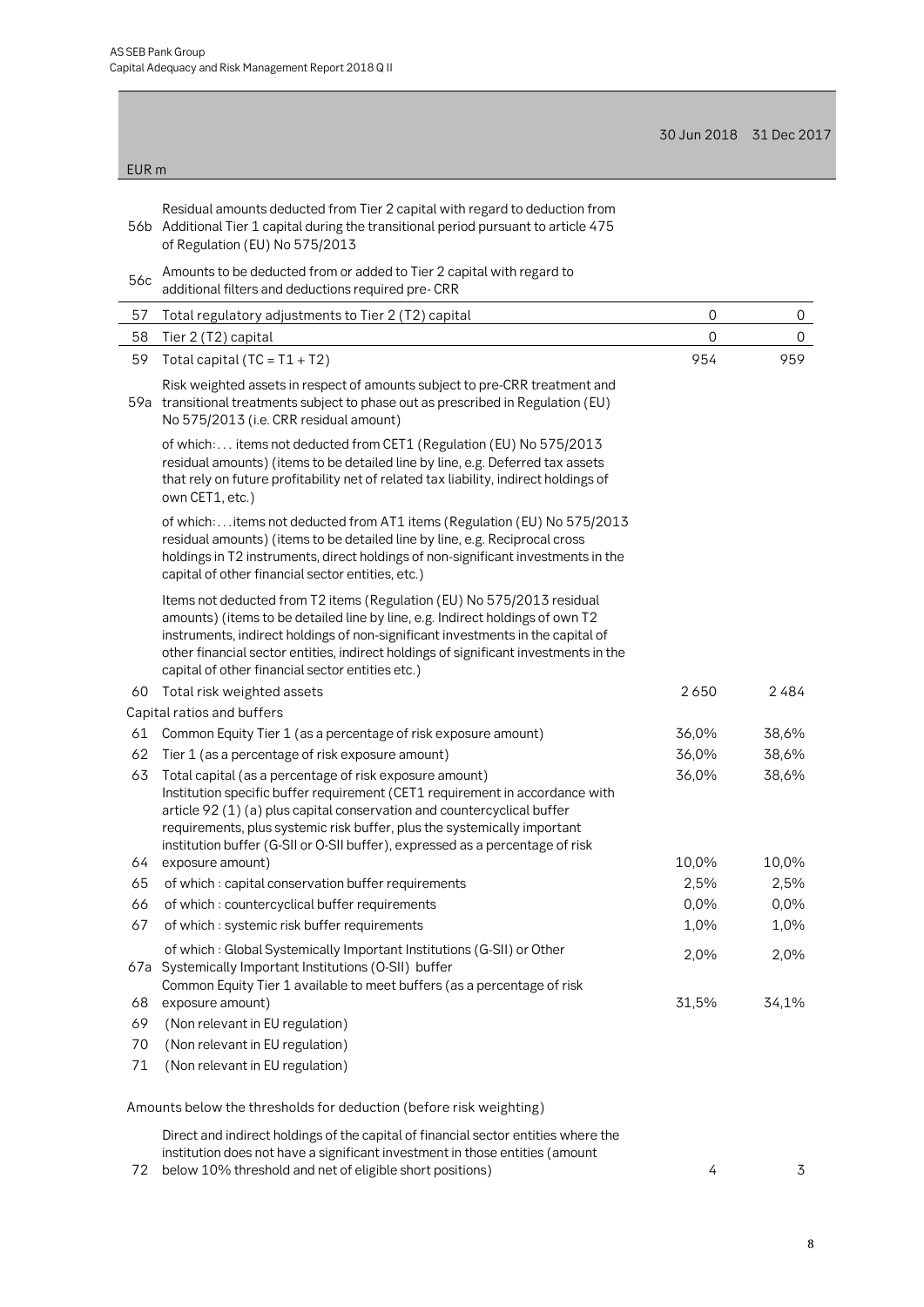|                  |                                                                                                                                                                                                                                                   | 30 Jun 2018 31 Dec 2017 |    |
|------------------|---------------------------------------------------------------------------------------------------------------------------------------------------------------------------------------------------------------------------------------------------|-------------------------|----|
| EUR <sub>m</sub> |                                                                                                                                                                                                                                                   |                         |    |
|                  |                                                                                                                                                                                                                                                   |                         |    |
| 73               | Direct and indirect holdings by the institution of the CET 1 instruments of<br>financial sector entities where the institution has a significant investment in<br>those entities (amount below 10% threshold and net of eligible short positions) |                         |    |
| 74<br>75         | Empty Set in the EU<br>Deferred tax assets arising from temporary differences (amount below 10%<br>threshold, net of related tax liability where the conditions in Article 38 (3) are<br>met)                                                     |                         |    |
|                  | Applicable caps on the inclusion of provisions in Tier 2                                                                                                                                                                                          |                         |    |
| 76               | Credit risk adjustments included in T2 in respect of exposures subject to<br>standardized approach (prior to the application of the cap)                                                                                                          |                         |    |
| 77               | Cap on inclusion of credit risk adjustments in T2 under standardised approach                                                                                                                                                                     | 4                       | 4  |
| 78<br>79         | Credit risk adjustments included in T2 in respect of exposures subject to<br>internal ratings-based approach (prior to the application of the cap)<br>Cap for inclusion of credit risk adjustments in T2 under internal ratings-based<br>approach | 13                      | 12 |
|                  | Capital instruments subject to phase-out arrangements                                                                                                                                                                                             |                         |    |
|                  | (only applicable between 1 Jan 2013 and 1 Jan 2022)                                                                                                                                                                                               |                         |    |
| 80               | Current cap on CET1 instruments subject to phase out arrangements<br>Amount excluded from CET1 due to cap (excess over cap after redemptions                                                                                                      |                         |    |
| 81               | and maturities)                                                                                                                                                                                                                                   |                         |    |
| 82<br>83         | Current cap on AT1 instruments subject to phase out arrangements<br>Amount excluded from AT1 due to cap (excess over cap after redemptions and<br>maturities)                                                                                     |                         |    |
| 84<br>85         | Current cap on T2 instruments subject to phase out arrangements<br>Amount excluded from T2 due to cap (excess over cap after redemptions and<br>maturities)                                                                                       |                         |    |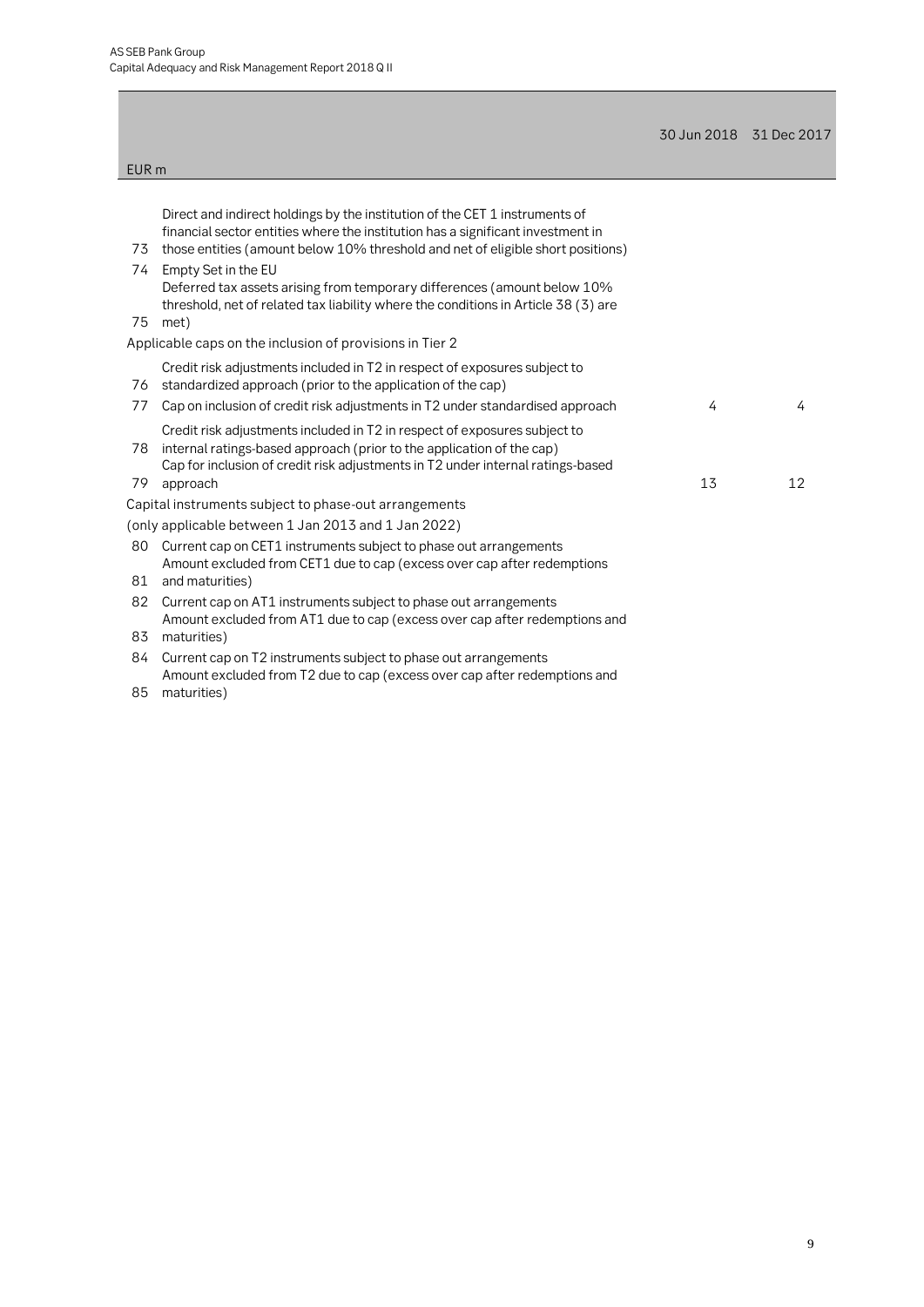## <span id="page-9-0"></span>Table 4. Capital instruments' main features

### *Disclosure according to Article 3 in EU Regulation No 1423/2013*

|                 | 30 Jun 2018                                                                                       |                       |
|-----------------|---------------------------------------------------------------------------------------------------|-----------------------|
|                 |                                                                                                   | AS SEB Pank           |
| 1               | <b>Issuer</b>                                                                                     | reg. No 10004252      |
| 2               | Unique identifier (eg CUSIP, ISIN or Bloomberg identifier for private placement                   | EE3100001793          |
| 3               | Governing law(s) of the instrument                                                                | Estonian Law          |
|                 | Regulatory treatment                                                                              |                       |
| 4               | <b>Transitional CRR rules</b>                                                                     | Common Equity Tier 1  |
| 5               | Post-transitional CRR rules                                                                       | Common Equity Tier 1  |
| 6               | Eligible at solo/(sub-)consolidated/solo & (sub-)consolidated                                     | Solo and consolidated |
| 7               | Instrument type (types to be specified by each jurisdiction)                                      | Ordinary shares       |
| 8               | Amount recognised in regulatory capital (currency in million, as of most recent reporting date)   | 43 EUR m              |
| 9               | Nominal amount of instrument                                                                      | 43 EUR m              |
| 9a              | Issue price                                                                                       | EUR 0,64              |
| 9b              | Redemption price                                                                                  | n/a                   |
| 10              | Accounting classification                                                                         | Share capital         |
| 11              | Original date of issuance                                                                         | 06.05.1994            |
| 12              | Perpetual or dated                                                                                | Perpetual             |
| 13              | Original maturity date                                                                            | Perpetual             |
| 14              | Issuer call subject to prior supervisory approval                                                 | N <sub>O</sub>        |
| 15              | Optional call date, contingent call dates, and redemption amount                                  | n/a                   |
| 16              | Subsequent call dates, if applicable                                                              | n/a                   |
|                 | Coupons / dividends                                                                               |                       |
| 17              | Fixed or floating dividend/coupon                                                                 | Floating              |
| 18              | Coupon rate and any related index                                                                 | n/a                   |
| 19              | Existence of a dividend stopper                                                                   | N <sub>O</sub>        |
| 20a             | Fully discretionary, partially discretionary or mandatory (in terms of timing                     | Fully discretionary   |
| 20 <sub>b</sub> | Fully discretionary, partially discretionary or mandatory (in terms of amount)                    | Fully discretionary   |
| 21              | Existence of step up or other incentive to redeem                                                 | N <sub>O</sub>        |
| 22              | Noncumulative or cumulative                                                                       | Noncumulative         |
| 23              | Convertible or non-convertible                                                                    | Non-convertible       |
| 24              | If convertible, conversion trigger (s)                                                            | n/a                   |
| 25              | If convertible, fully or partially                                                                | n/a                   |
| 26              | If convertible, conversion rate                                                                   | n/a                   |
| 27              | If convertible, mandatory or optional conversion                                                  | n/a                   |
| 28              | If convertible, specify instrument type convertible into                                          | n/a                   |
| 29              | If convertible, specify issuer of instrument it converts into                                     | n/a                   |
| 30              | Write-down features                                                                               | N <sub>O</sub>        |
| 31              | If write-down, write-down trigger (s)                                                             | n/a                   |
| 32              | If write-down, full or partial                                                                    | n/a                   |
| 33              | If write-down, permanent or temporary                                                             | n/a                   |
| 34              | If temporary write-down, description of write-up mechanism                                        | n/a                   |
|                 | Position in subordination hierarchy in liquidation (specify instrument type immediately senior to |                       |
| 35              | instrument)                                                                                       | n/a                   |
| 36              | Non-compliant transitioned features                                                               | N <sub>O</sub>        |
| 37              | If yes, specify non-compliant features                                                            | n/a                   |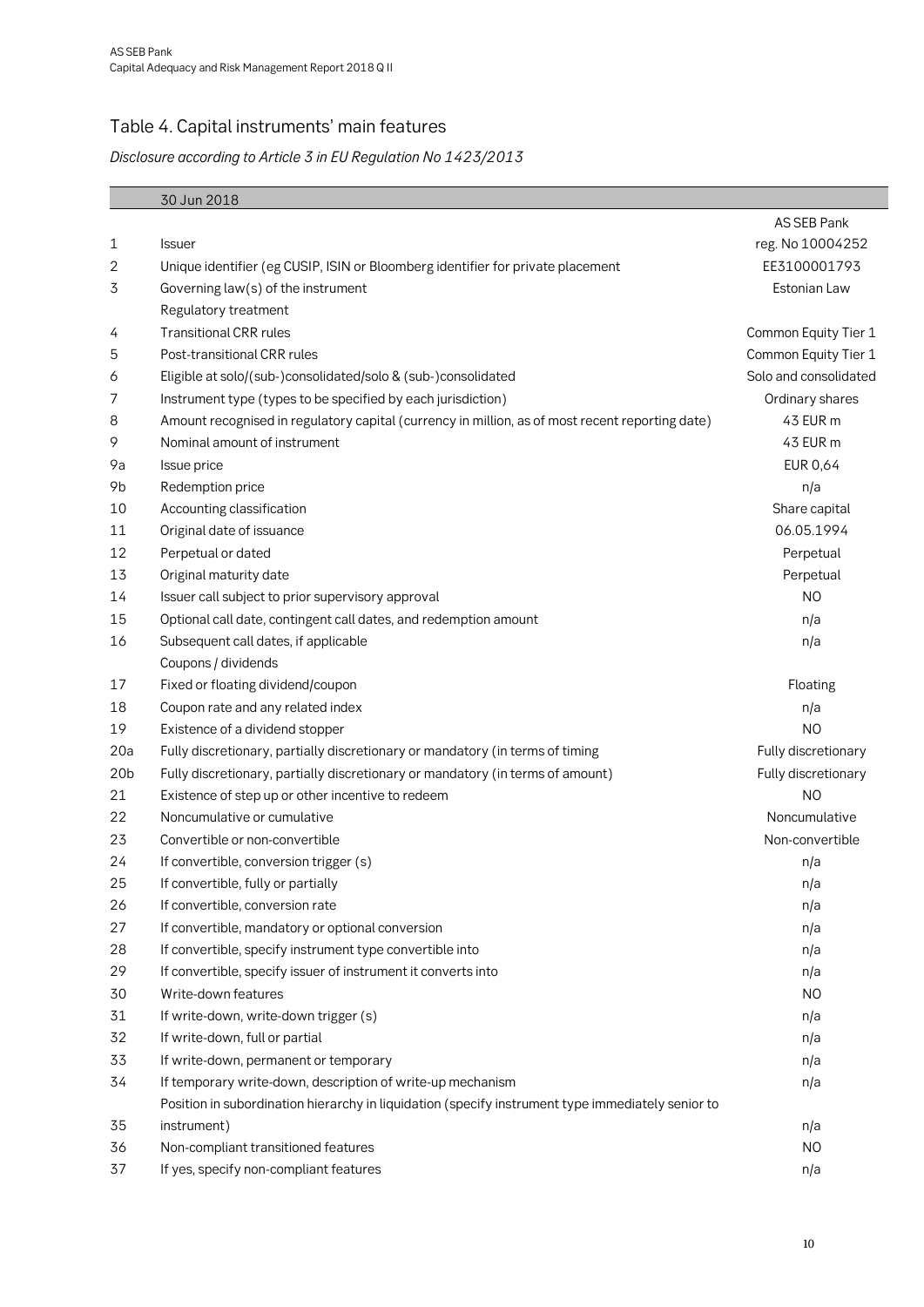#### <span id="page-10-0"></span>Table 5. Leverage ratio

*Disclosure according to EU Regulation 2016/200*

|        | EUR <sub>m</sub>                                                                                                                                                                                                                                      | 30 Jun 2018                 | 31 Dec 2017 |
|--------|-------------------------------------------------------------------------------------------------------------------------------------------------------------------------------------------------------------------------------------------------------|-----------------------------|-------------|
|        | Table LRSum: Summary reconciliation of accounting assets and leverage ratio exposures                                                                                                                                                                 | Applicable amount           |             |
| 1      | Total assets as per published financial statements                                                                                                                                                                                                    | 6059                        | 6124        |
| 2      | Adjustment for entities which are consolidated for accounting purposes but are outside the<br>scope of regulatory consolidation                                                                                                                       |                             |             |
| 3      | (Adjustment for fiduciary assets recognised on the balance sheet pursuant to the<br>applicable accounting framework but excluded from the leverage ratio total exposure<br>measure in accordance with Article 429(13) of Regulation (EU) No 575/2013) |                             |             |
| 4      | Adjustments for derivative financial instruments                                                                                                                                                                                                      | 3                           | 5           |
| 5      | Adjustment for securities financing transactions (SFTs)<br>Adjustment for off-balance sheet items (ie conversion to credit equivalent amounts of off-                                                                                                 |                             |             |
| 6      | balance sheet exposures)                                                                                                                                                                                                                              | 523                         | 569         |
| EU-6a  | (Adjustment for intragroup exposures excluded from the leverage ratio total exposure<br>measure in accordance with Article 429(7) of Regulation (EU) No 575/2013)                                                                                     |                             |             |
| EU-6b  | (Adjustment for exposures excluded from the leverage ratio total exposure measure in<br>accordance with Article 429(14) of Regulation (EU) No 575/2013)                                                                                               |                             |             |
| 7      | Other adjustments                                                                                                                                                                                                                                     | $-15$                       | -14         |
| 8      | Leverage ratio total exposure measure                                                                                                                                                                                                                 | 6570                        | 6684        |
|        |                                                                                                                                                                                                                                                       |                             |             |
|        | Table LRCom: Leverage ratio common disclosure                                                                                                                                                                                                         | CRR leverage ratio exposure |             |
|        | On-balance sheet exposures (excluding derivatives and SFTs)<br>On-balance sheet items (excluding derivatives, SFTs and fiduciary assets, but including                                                                                                |                             |             |
| 1      | collateral)                                                                                                                                                                                                                                           | 6038                        | 6101        |
| 2      | (Asset amounts deducted in determining Tier 1 capital)                                                                                                                                                                                                | $-15$                       | $-14$       |
| 3      | Total on-balance sheet exposures (excluding derivatives, SFTs and fiduciary assets)<br>(sum of lines 1 and 2)                                                                                                                                         | 6023                        | 6087        |
| 4      | Derivative exposures<br>Replacement cost associated with all derivatives transactions (ie net of eligible cash<br>variation margin)                                                                                                                   | 19                          | 21          |
| 5      | Add-on amounts for PFE associated with all derivatives transactions (mark-to-market<br>method)                                                                                                                                                        | 5                           | 6           |
| EU-5a  | Exposure determined under Original Exposure Method                                                                                                                                                                                                    |                             |             |
| 6      | Gross-up for derivatives collateral provided where deducted from the balance sheet assets<br>pursuant to the applicable accounting framework                                                                                                          |                             |             |
| 7      | (Deductions of receivables assets for cash variation margin provided in derivatives<br>transactions)                                                                                                                                                  |                             |             |
| 8      | (Exempted CCP leg of client-cleared trade exposures)                                                                                                                                                                                                  |                             |             |
| 9      | Adjusted effective notional amount of written credit derivatives                                                                                                                                                                                      |                             |             |
| 10     | (Adjusted effective notional offsets and add-on deductions for written credit derivatives)                                                                                                                                                            |                             |             |
| 11     | Total derivatives exposures (sum of lines 4 to 10)<br><b>SFT</b> exposures                                                                                                                                                                            | 24                          | 27          |
| 12     | Gross SFT assets (with no recognition of netting), after adjusting for sales accounting<br>transactions                                                                                                                                               |                             |             |
| 13     | (Netted amounts of cash payables and cash receivables of gross SFT assets)                                                                                                                                                                            |                             |             |
| 14     | Counterparty credit risk exposure for SFT assets<br>Derogation for SFTs: Counterparty credit risk exposure in accordance with Articles                                                                                                                |                             |             |
| EU-14a | 429b(4) and 222 of Regulation (EU) No 575/2013                                                                                                                                                                                                        |                             |             |
| 15     | Agent transaction exposures                                                                                                                                                                                                                           |                             |             |
| EU-15a | (Exempted CCP leg of client-cleared SFT exposure)                                                                                                                                                                                                     |                             |             |
| 16     | Total securities financing transaction exposures (sum of lines 12 to 15a)                                                                                                                                                                             | $\mathbf 0$                 | 0           |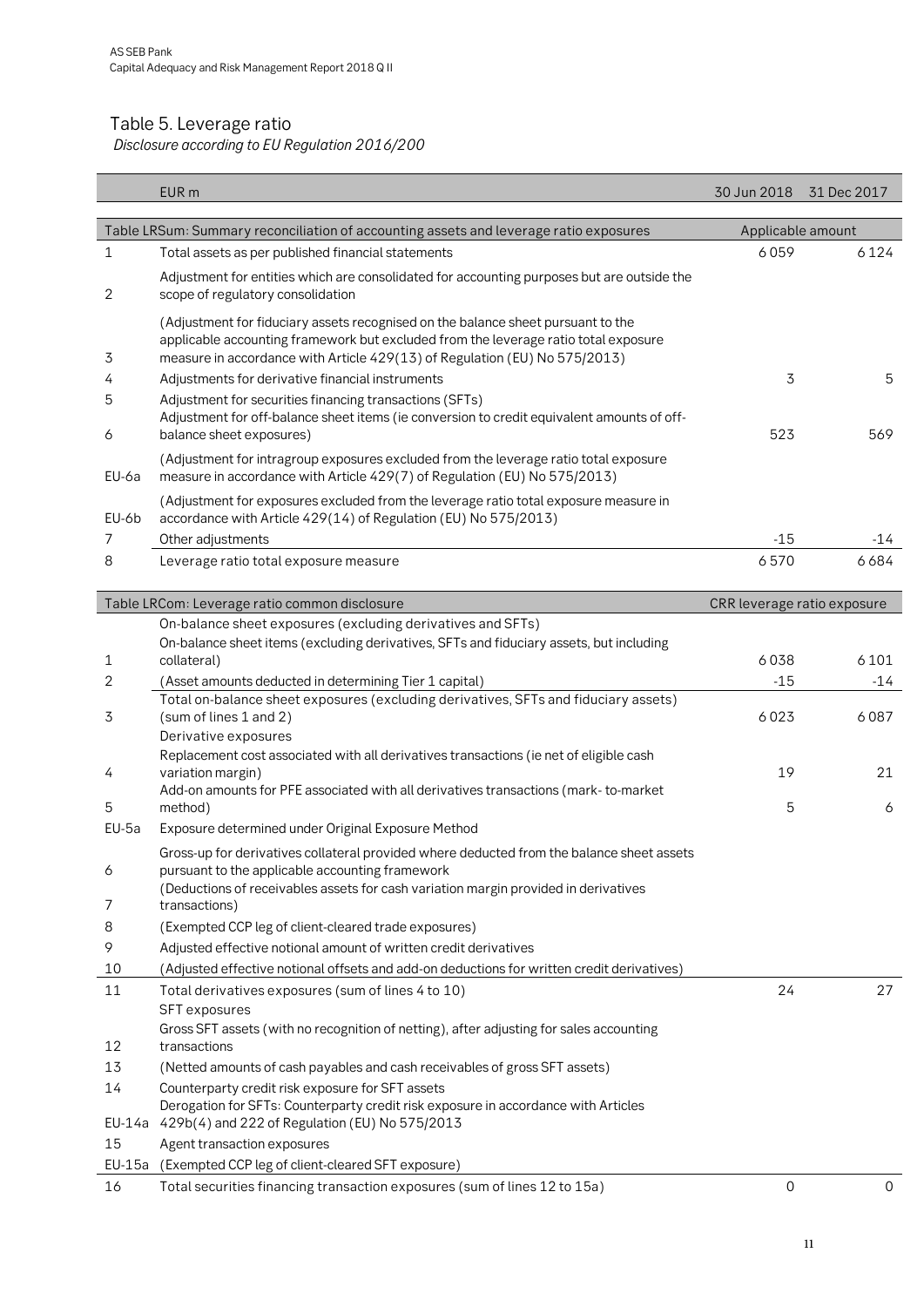|        | EUR <sub>m</sub>                                                                                                                                                                                                                                                            | 30 Jun 2018     | 31 Dec 2017     |
|--------|-----------------------------------------------------------------------------------------------------------------------------------------------------------------------------------------------------------------------------------------------------------------------------|-----------------|-----------------|
|        | Other off-balance sheet exposures                                                                                                                                                                                                                                           |                 |                 |
| 17     | Off-balance sheet exposures at gross notional amount                                                                                                                                                                                                                        | 1108            | 1 258           |
| 18     | (Adjustments for conversion to credit equivalent amounts)                                                                                                                                                                                                                   | $-585$          | -688            |
| 19     | Other off-balance sheet exposures (sum of lines 17 and 18)                                                                                                                                                                                                                  | 523             | 570             |
|        | Exempted exposures in accordance with Article $429(7)$ and (14) of Regulation (EU) No<br>575/2013 (on and off balance sheet)                                                                                                                                                |                 |                 |
| EU-19a | (Intragroup exposures (solo basis) exempted in accordance with Article 429(7) of<br>Regulation (EU) No 575/2013 (on and off balance sheet))<br>(Exposures exempted in accordance with Article 429 (14) of Regulation (EU) No<br>EU-19b 575/2013 (on and off balance sheet)) |                 |                 |
|        | Capital and total exposure measure                                                                                                                                                                                                                                          |                 |                 |
| 20     | Tier 1 capital                                                                                                                                                                                                                                                              | 954             | 959             |
| 21     | Leverage ratio total exposure measure (sum of lines 3, 11, 16, 19, EU-19a and EU-19b)<br>Leverage ratio                                                                                                                                                                     | 6570            | 6684            |
| 22     | Leverage ratio<br>Choice on transitional arrangements and amount of derecognised fiduciary items                                                                                                                                                                            | 14,5%           | 14,3%           |
| EU-23  | Choice on transitional arrangements for the definition of the capital measure<br>Amount of derecognised fiduciary items in accordance with Article 429(11) of Regulation                                                                                                    | Fully phased in | Fully phased in |
| EU-24  | (EU) No 575/2013                                                                                                                                                                                                                                                            |                 |                 |

| exposures) | Table LRSpl: Split-up of on balance sheet exposures (excluding derivatives, SFTs and exempted | CRR leverage ratio exposure |         |
|------------|-----------------------------------------------------------------------------------------------|-----------------------------|---------|
|            |                                                                                               |                             |         |
|            | Total on-balance sheet exposures (excluding derivatives, SFTs, and exempted exposures),       |                             |         |
| $EU-1$     | of which:                                                                                     | 6038                        | 6 1 0 1 |
| $EU-2$     | Trading book exposures                                                                        | 0                           | 0       |
| $EU-3$     | Banking book exposures, of which:                                                             | 6038                        | 6 1 0 1 |
| $EU-4$     | Covered bonds                                                                                 |                             |         |
| $EU-5$     | Exposures treated as sovereigns                                                               | 513                         | 1 2 5 8 |
|            | Exposures to regional governments, MDB, international organisations and PSE not treated       |                             |         |
| EU-6       | as sovereigns                                                                                 |                             |         |
| EU-7       | Institutions                                                                                  | 644                         | 172     |
| $EU-8$     | Secured by mortgages of immovable properties                                                  | 3657                        | 3543    |
| EU-9       | Retail exposures                                                                              | 446                         | 410     |
| EU-10      | Corporate                                                                                     | 658                         | 564     |
| EU-11      | Exposures in default                                                                          | 38                          | 58      |
| EU-12      | Other exposures (eg equity, securitisations, and other non-credit obligation assets)          | 82                          | 96      |
|            |                                                                                               |                             |         |

#### Table LRQua: Free format text boxes for disclosure on qualitative items

Leverage ratio is considered in capital and risk management and planning. The leverage ratio is frequently monitored and risks involved are assessed.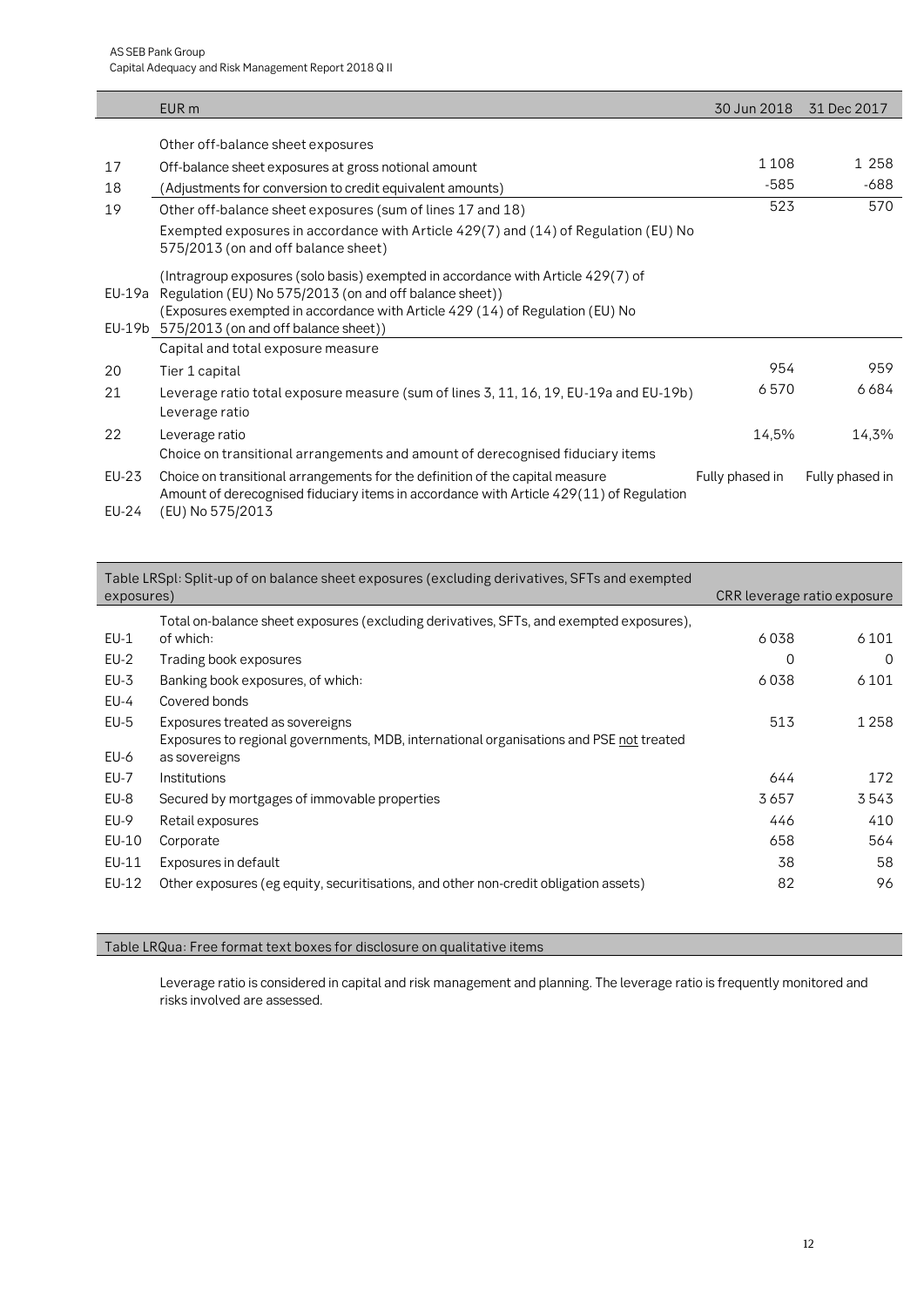## <span id="page-12-0"></span>Table 6. EU CR1-A - Credit quality of exposures by exposure class and instrument

|                                          | Gross carrying values of      |                            |                 |                                                          |                           | <b>Credit risk</b>                     |                   |
|------------------------------------------|-------------------------------|----------------------------|-----------------|----------------------------------------------------------|---------------------------|----------------------------------------|-------------------|
| 30 Jun 2018, EUR m                       | <b>Defaulted</b><br>exposures | Non-defaulted<br>exposures | Specific credit | <b>General credit</b><br>risk adjustment risk adjustment | Accumulated<br>write-offs | adjustment<br>charges of the<br>period | <b>Net values</b> |
| Central governments or central banks     | $\Omega$                      | $\Omega$                   | $\Omega$        |                                                          | $\Omega$                  |                                        |                   |
| Institutions                             | $\Omega$                      |                            | O               |                                                          | $\Omega$                  | 0                                      | 9                 |
| Corporates                               | 20                            | 2996                       | 9               |                                                          | 18                        | 0                                      | 3008              |
| of which large corporates                | 5                             | 1378                       | 3               |                                                          | 3                         | 0                                      | 1380              |
| of which SME corporates                  | 15                            | 1554                       | 6               |                                                          |                           | 0                                      | 1563              |
| of which Specialised Lending             | $\Omega$                      | 65                         | $\Omega$        |                                                          | 15                        | $\Omega$                               | 65                |
| Retail exposures                         | 35                            | 2440                       | 13              |                                                          | 71                        | 0                                      | 2462              |
| of which secured by real estate property | 33                            | 2214                       | 11              |                                                          | 24                        | 0                                      | 2236              |
| of which retail SME                      |                               | 70                         |                 |                                                          | 38                        | 0                                      | 70                |
| of which other retail exposures          |                               | 156                        |                 |                                                          | 9                         | 0                                      | 157               |
| <b>Total IRB approach</b>                | 55                            | 5445                       | 22              | 0                                                        | 89                        | 0                                      | 5479              |
| Central governments or central banks     | 0                             | 447                        | 0               |                                                          | 0                         | 0                                      | 447               |
| Other exposures                          |                               | 506                        |                 |                                                          | 0                         | 0                                      | 506               |
| <b>Total Standardised approach</b>       | 1                             | 953                        | 1               | 0                                                        | $\mathbf 0$               | 0                                      | 953               |
| Total                                    | 56                            | 6399                       | 23              | 0                                                        | 89                        | 0                                      | 6432              |
| Of which: Loans                          | 56                            | 5195                       | 23              |                                                          | 89                        |                                        |                   |
| Of which: Debt securities                | $\Omega$                      | 98                         | 0               |                                                          |                           |                                        |                   |
| Of which: Off-balance-sheet exposures    | 0                             | 1 1 0 6                    |                 |                                                          |                           |                                        |                   |

|                                          |                               | Gross carrying values of   | <b>Specific</b>           | General                   |                           | <b>Credit risk</b>                     |                   |
|------------------------------------------|-------------------------------|----------------------------|---------------------------|---------------------------|---------------------------|----------------------------------------|-------------------|
| 31 Dec 2017, EUR m                       | <b>Defaulted</b><br>exposures | Non-defaulted<br>exposures | credit risk<br>adjustment | credit risk<br>adjustment | Accumulated<br>write-offs | adjustment<br>charges of the<br>period | <b>Net values</b> |
| Central governments or central banks     |                               |                            |                           |                           |                           |                                        |                   |
| Institutions                             | $\Omega$                      | 27                         | 0                         |                           | O                         | $\Omega$                               | 27                |
| Corporates                               | 22                            | 2949                       | 10                        |                           | 22                        | $\Omega$                               | 2961              |
| of which large corporates                | 0                             | 1230                       |                           |                           | 3                         | 0                                      | 1229              |
| of which SME corporates                  | 20                            | 1644                       | 8                         |                           |                           | 0                                      | 1655              |
| of which Specialised Lending             | 2                             | 76                         |                           |                           | 16                        | 0                                      | 77                |
| Retail exposures                         | 35                            | 2337                       |                           |                           | 71                        | $\Omega$                               | 2363              |
| of which secured by real estate property | 33                            | 2119                       |                           |                           | 25                        | 0                                      | 2146              |
| of which retail SME                      |                               | 69                         |                           |                           | 38                        | 0                                      | 69                |
| of which other retail exposures          |                               | 149                        |                           |                           | 8                         | 0                                      | 149               |
| Total IRB approach                       | 57                            | 5313                       | 19                        | $\Omega$                  | 93                        | $\Omega$                               | 5352              |
| Central governments or central banks     | $\Omega$                      | 1291                       | 0                         |                           | $\Omega$                  | $\Omega$                               | 1291              |
| Other exposures                          |                               | 488                        |                           |                           | 0                         | 0                                      | 488               |
| <b>Total Standardised approach</b>       | 1                             | 1779                       | 1                         | 0                         | 0                         | 0                                      | 1779              |
| Total                                    | 58                            | 7092                       | 20                        | 0                         | 93                        | 0                                      | 7131              |
| Of which: Loans                          | 58                            | 5748                       | 20                        |                           | 93                        |                                        |                   |
| Of which: Debt securities                | $\Omega$                      | 89                         |                           |                           |                           |                                        |                   |
| Of which: Off-balance-sheet exposures    | $\Omega$                      | 1255                       |                           |                           |                           |                                        |                   |

## <span id="page-12-1"></span>Table 7. EU CR1-B - Credit quality of exposures by industry or counterparty types

|                                    |                               | Gross carrying values of   |                        |                                                          |                           | <b>Credit risk</b>                     |                   |
|------------------------------------|-------------------------------|----------------------------|------------------------|----------------------------------------------------------|---------------------------|----------------------------------------|-------------------|
| 30 Jun 2018, EUR m                 | <b>Defaulted</b><br>exposures | Non-defaulted<br>exposures | <b>Specific credit</b> | <b>General credit</b><br>risk adjustment risk adjustment | Accumulated<br>write-offs | adjustment<br>charges of the<br>period | <b>Net values</b> |
| Banks                              | U                             | 262                        | $\Omega$               |                                                          |                           | $\Omega$                               | 262               |
| Finance and insurance              |                               | 67                         |                        |                                                          |                           |                                        | 67                |
| Wholesale and retail               |                               | 607                        |                        |                                                          |                           |                                        | 607               |
| Transportation                     |                               | 175                        |                        |                                                          |                           |                                        | 175               |
| Shipping                           |                               | 69                         |                        |                                                          |                           |                                        | 69                |
| Business and household services    |                               | 279                        |                        |                                                          | 10                        |                                        | 278               |
| Construction                       |                               | 136                        |                        |                                                          | 12                        |                                        | 136               |
| Manufacturing                      |                               | 538                        |                        |                                                          |                           |                                        | 538               |
| Agriculture, forestry and fishing  |                               | 196                        |                        |                                                          |                           |                                        | 202               |
| Mining, oil and gas extraction     |                               | 100                        |                        |                                                          |                           |                                        | 100               |
| Electricity, water and gas supply  |                               | 311                        |                        |                                                          | 19                        |                                        | 311               |
| Commercial real estate management  | 10                            | 779                        |                        |                                                          |                           |                                        | 785               |
| Residential real estate management | U                             | O                          |                        |                                                          |                           |                                        | $\Omega$          |
| <b>Public Administration</b>       |                               | 330                        |                        |                                                          |                           |                                        | 330               |
| Household mortgage                 | 31                            | 2 1 2 8                    | 11                     |                                                          | 24                        | $\Omega$                               | 2149              |
| Other                              |                               | 423                        |                        |                                                          | 10                        |                                        | 423               |
| Total                              | 56                            | 6399                       | 23                     | 0                                                        | 89                        | 0                                      | 6432              |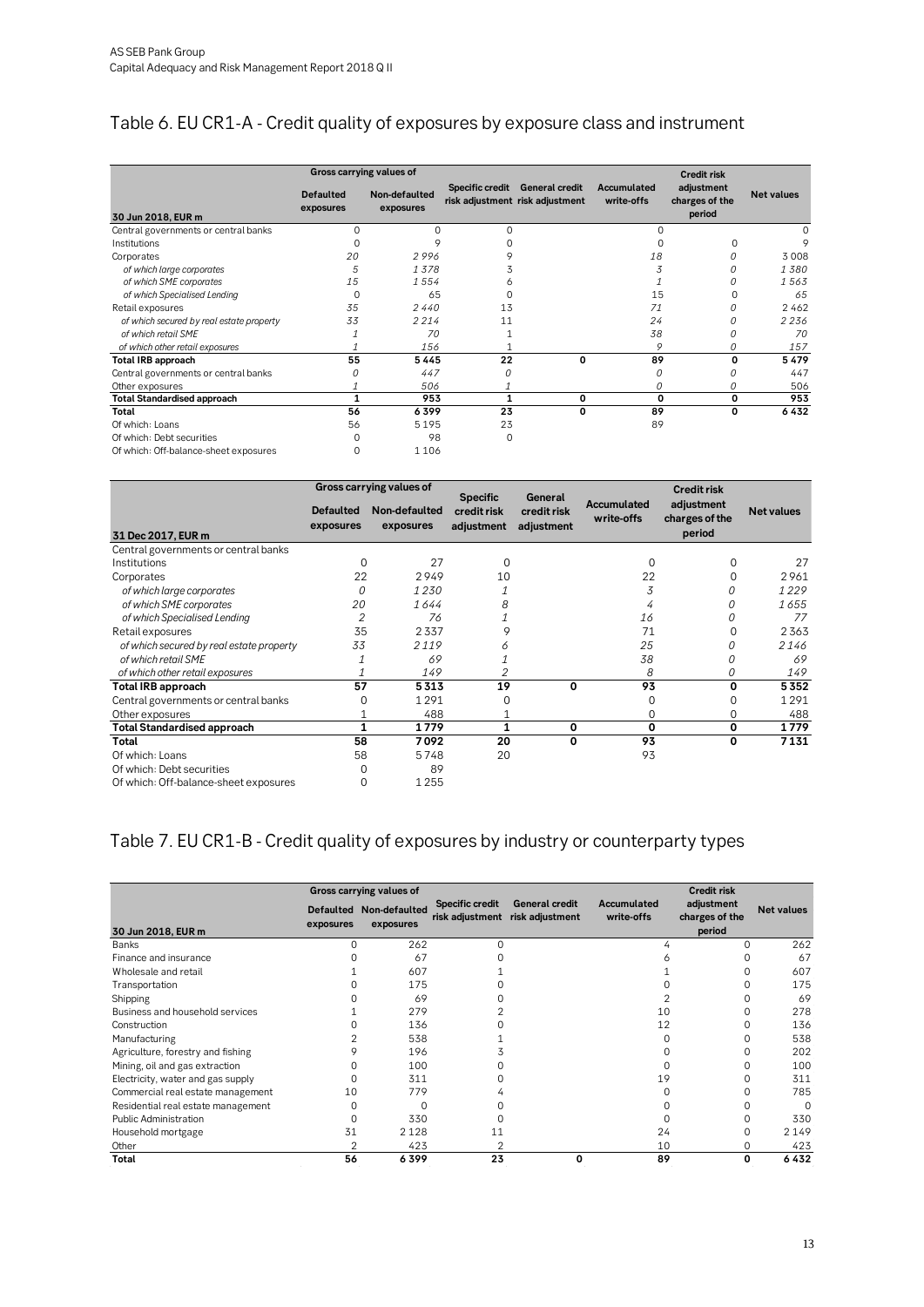#### AS SEB Pank Group

Capital Adequacy and Risk Management Report 2018 Q II

|                                    | Gross carrying values of      |                   | <b>Specific</b>           | General                   |                           | <b>Credit risk</b>           |            |
|------------------------------------|-------------------------------|-------------------|---------------------------|---------------------------|---------------------------|------------------------------|------------|
|                                    | <b>Defaulted</b><br>exposures | Non-<br>defaulted | credit risk<br>adjustment | credit risk<br>adjustment | Accumulated<br>write-offs | adjustment<br>charges of the | Net values |
| 31 Dec 2017, EUR m<br>Banks        | 0                             | exposures<br>1037 | 0                         |                           | 0                         | period<br>0                  | 1037       |
| Finance and insurance              |                               | 72                |                           |                           |                           |                              | 72         |
|                                    |                               |                   |                           |                           |                           |                              |            |
| Wholesale and retail               |                               | 551               |                           |                           |                           |                              | 551        |
| Transportation                     |                               | 164               |                           |                           |                           |                              | 165        |
| Shipping                           |                               | 61                |                           |                           |                           |                              | 61         |
| Business and household services    |                               | 268               |                           |                           |                           |                              | 268        |
| Construction                       |                               | 132               |                           |                           | 11                        |                              | 132        |
| Manufacturing                      |                               | 509               |                           |                           | 15                        |                              | 509        |
| Agriculture, forestry and fishing  | 10                            | 180               |                           |                           | $\Omega$                  |                              | 186        |
| Mining, oil and gas extraction     |                               | 116               |                           |                           |                           |                              | 116        |
| Electricity, water and gas supply  |                               | 409               |                           |                           |                           |                              | 409        |
| Commercial real estate management  | 10                            | 736               | 4                         |                           | 20                        | $\Omega$                     | 742        |
| Residential real estate management |                               |                   |                           |                           |                           |                              | $\Omega$   |
| <b>Public Administration</b>       | O                             | 420               | U                         |                           | ∩                         |                              | 420        |
| Household mortgage                 | 32                            | 2035              | 6                         |                           | 25                        | $\Omega$                     | 2060       |
| Other                              |                               | 402               |                           |                           | 9                         | 0                            | 402        |
| Total                              | 58                            | 7092              | 20                        | $\Omega$                  | 93                        | 0                            | 7131       |

## <span id="page-13-0"></span>Table 8. EU CR1-C - Credit quality of exposures by geography

| 30 Jun 2018, EUR m | Gross carrying values of<br><b>Defaulted</b><br>exposures | Non-<br>defaulted | Specific credit risk General credit<br>adiustment | risk adjustment | Accumulated<br>write-offs | <b>Credit risk</b><br>adiustment<br>charges of the | <b>Net values</b> |
|--------------------|-----------------------------------------------------------|-------------------|---------------------------------------------------|-----------------|---------------------------|----------------------------------------------------|-------------------|
| Estonia            | 55                                                        | 6235              | 22                                                |                 | 88                        |                                                    | 6267              |
| Other countries *  |                                                           | 164               |                                                   |                 |                           |                                                    | 165               |
| Total              | 56                                                        | 6399              | 23                                                |                 | 89                        |                                                    | 6432              |

\* By residence of the obligor

Credit exposure is primarily concentrated to Estonia. The category "Other countries" consists mainly Lithuania, Latvia and Finland.

|                    |                  | Gross carrying values of | Specific credit risk General credit |                 | Accumulated | <b>Credit risk</b> |                   |
|--------------------|------------------|--------------------------|-------------------------------------|-----------------|-------------|--------------------|-------------------|
|                    | <b>Defaulted</b> | Non-                     | adiustment                          | risk adiustment | write-offs  | adiustment         | <b>Net values</b> |
| 31 Dec 2017. EUR m | exposures        | defaulted                |                                     |                 |             | charges of the     |                   |
| Estonia            | 58               | 6937                     | 20                                  |                 | 93          |                    | 6974              |
| Other countries *  |                  | 156                      |                                     |                 |             |                    | 156               |
| Total              | 58               | 7 092                    | 20                                  |                 | 93          |                    | 7131              |

\* By residence of the obligor

Credit exposure is primarily concentrated to Estonia. The category "Other countries" consists mainly Lithuania, Latvia and Turkey.

### <span id="page-13-1"></span>Table 9. EU CR1-D - Ageing of past due exposures

|                        | <b>Gross carrying values</b> |                               |                               |          |                                                          |            |  |  |  |
|------------------------|------------------------------|-------------------------------|-------------------------------|----------|----------------------------------------------------------|------------|--|--|--|
| 30 Jun 2018, EUR m     | $\leq 30$ days               | $>$ 30 days $\leq$<br>60 days | $> 60$ days $\leq$<br>90 days | 180 days | $> 90 \text{ days} \leq 180 \text{ days} \leq 1$<br>vear | $> 1$ year |  |  |  |
| Loans                  | 55                           |                               |                               |          |                                                          |            |  |  |  |
| Debt securities        |                              |                               |                               |          |                                                          |            |  |  |  |
| <b>Total exposures</b> | 55                           |                               |                               |          |                                                          |            |  |  |  |

|                        | <b>Gross carrying values</b> |                               |                               |          |                                                          |            |  |  |  |  |
|------------------------|------------------------------|-------------------------------|-------------------------------|----------|----------------------------------------------------------|------------|--|--|--|--|
| 31 Dec 2017, EUR m     | $\leq 30$ days               | $>$ 30 days $\leq$<br>60 days | $> 60$ days $\leq$<br>90 days | 180 days | $> 90 \text{ days} \leq 180 \text{ days} \leq 1$<br>vear | $> 1$ vear |  |  |  |  |
| Loans                  |                              |                               |                               |          |                                                          | 18         |  |  |  |  |
| Debt securities        |                              |                               |                               |          |                                                          |            |  |  |  |  |
| <b>Total exposures</b> | 63                           |                               |                               |          |                                                          | 18         |  |  |  |  |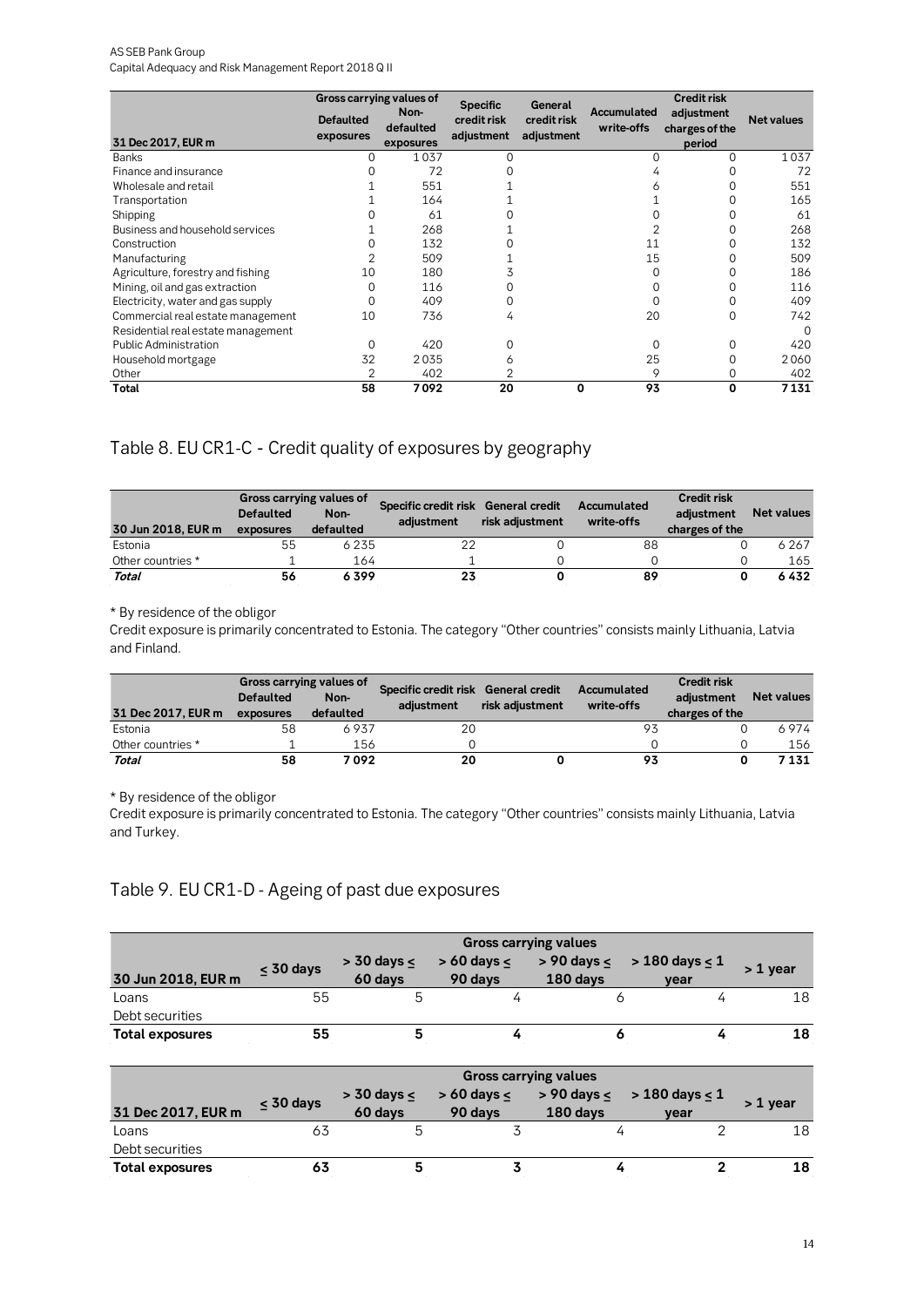## Table 10. EU CR1-E - Non-performing and forborne exposures

|                             | <b>Gross carrying values</b> |                                                                   |                                    |    |                       |                         | Accumulated impairment and provisions and negative fair<br>value adjustments due to credit risk |  |                      |          | <b>Collaterals and financial</b><br>guarantees received |                                    |                                |
|-----------------------------|------------------------------|-------------------------------------------------------------------|------------------------------------|----|-----------------------|-------------------------|-------------------------------------------------------------------------------------------------|--|----------------------|----------|---------------------------------------------------------|------------------------------------|--------------------------------|
|                             |                              | Of which                                                          |                                    |    |                       | Of which non-performing |                                                                                                 |  |                      |          | On performing exposures   On non-performing exposures   |                                    |                                |
| 30 Jun 2018, EUR m          |                              | performing but<br>past due $> 30$<br>days and $\leq$ = 90<br>days | Of which<br>performing<br>forborne |    | Of which<br>defaulted | Of which<br>impaired    | Of which<br>forborne                                                                            |  | Of which<br>forborne |          | <b>Of which forborne</b>                                | On non-<br>performing<br>exposures | Of which forborne<br>exposures |
| Debt securities             | 98                           |                                                                   |                                    |    |                       |                         |                                                                                                 |  |                      |          |                                                         |                                    |                                |
| Loans and advances          | 5 2 5 1                      | 4                                                                 | 27                                 | 71 | 56                    | 56                      | 28                                                                                              |  |                      | 18       |                                                         | 35                                 | 43                             |
| Off-balance-sheet exposures | 1 106                        | 0                                                                 | $\Omega$                           | 0  |                       |                         | 0                                                                                               |  |                      | $\Omega$ |                                                         |                                    | $\Omega$                       |

<span id="page-14-0"></span>

|                             | <b>Gross carrying values</b> |                                                           |                                    |    |                       |                         | Accumulated impairment and provisions and negative fair<br>value adjustments due to credit risk |  |                      |          | <b>Collaterals and financial</b><br>guarantees received |                                    |                                |
|-----------------------------|------------------------------|-----------------------------------------------------------|------------------------------------|----|-----------------------|-------------------------|-------------------------------------------------------------------------------------------------|--|----------------------|----------|---------------------------------------------------------|------------------------------------|--------------------------------|
|                             |                              | Of which                                                  |                                    |    |                       | Of which non-performing |                                                                                                 |  |                      |          | On performing exposures   On non-performing exposures   |                                    |                                |
|                             |                              | performing but<br>past due $> 30$<br>days and $\leq$ = 90 | Of which<br>performing<br>forborne |    | Of which<br>defaulted | Of which<br>impaired    | Of which<br>forborne                                                                            |  | Of which<br>forborne |          | <b>Of which forbornel</b>                               | On non-<br>performing<br>exposures | Of which forborne<br>exposures |
| 31 Dec 2017, EUR m          |                              | days                                                      |                                    |    |                       |                         |                                                                                                 |  |                      |          |                                                         |                                    |                                |
| Debt securities             | 89                           |                                                           |                                    |    |                       |                         |                                                                                                 |  |                      |          |                                                         |                                    |                                |
| Loans and advances          | 5806                         |                                                           | 29                                 | 62 | 58                    | 22                      | 30                                                                                              |  |                      | 12       |                                                         | 44                                 | 51                             |
| Off-balance-sheet exposures | 1 2 5 5                      | U                                                         |                                    |    |                       | 0                       |                                                                                                 |  |                      | $\Omega$ |                                                         |                                    | 0                              |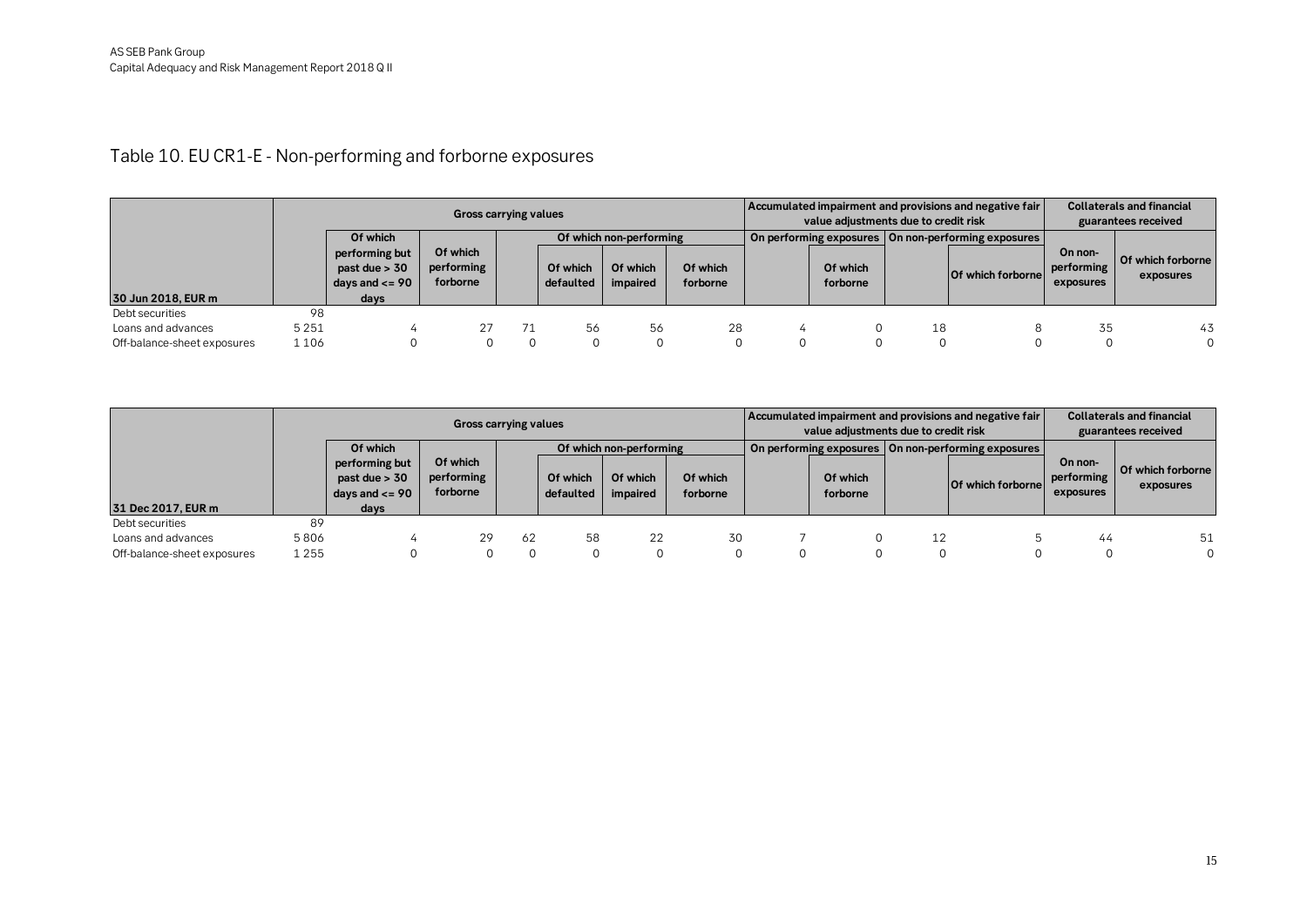## <span id="page-15-0"></span>Table 11. EU CR2-A - Changes in the stock of general and specific credit risk adjustments

| 30 Jun 2018, EUR m                                                                         | <b>Accumulated specific</b><br>credit risk adjustment | <b>Accumulated general</b><br>credit risk adjustment |
|--------------------------------------------------------------------------------------------|-------------------------------------------------------|------------------------------------------------------|
| Opening balance                                                                            | 23                                                    |                                                      |
| Increases due to amounts set aside for estimated loan losses during the period             |                                                       |                                                      |
| Decreases due to amounts reversed for estimated loan losses during the period              | -1                                                    |                                                      |
| Decreases due to amounts taken against accumulated credit risk adjustments                 |                                                       |                                                      |
| Transfers between credit risk adjustments                                                  |                                                       |                                                      |
| Impact of exchange rate differences                                                        |                                                       |                                                      |
| Business combinations, including acquisitions and disposals of subsidiaries                |                                                       |                                                      |
| Other adjustments                                                                          |                                                       |                                                      |
| <b>Closing balance</b>                                                                     | 23                                                    |                                                      |
| Recoveries on credit risk adjustments recorded directly to the statement of profit or loss | -1                                                    |                                                      |
| Specific credit risk adjustments directly recorded to the statement of profit or loss      |                                                       |                                                      |

| 31 Dec 2017, EUR m                                                                         | <b>Accumulated specific</b><br>credit risk adjustment | <b>Accumulated general</b><br>credit risk adjustment |
|--------------------------------------------------------------------------------------------|-------------------------------------------------------|------------------------------------------------------|
| Opening balance                                                                            | 25                                                    |                                                      |
| Increases due to amounts set aside for estimated loan losses during the period             | 0                                                     |                                                      |
| Decreases due to amounts reversed for estimated loan losses during the period              | -5                                                    |                                                      |
| Decreases due to amounts taken against accumulated credit risk adjustments                 |                                                       |                                                      |
| Transfers between credit risk adjustments                                                  |                                                       |                                                      |
| Impact of exchange rate differences                                                        |                                                       |                                                      |
| Business combinations, including acquisitions and disposals of subsidiaries                |                                                       |                                                      |
| Other adjustments                                                                          |                                                       |                                                      |
| Closing balance                                                                            | 20                                                    |                                                      |
| Recoveries on credit risk adjustments recorded directly to the statement of profit or loss | - 1                                                   |                                                      |
| Specific credit risk adjustments directly recorded to the statement of profit or loss      |                                                       |                                                      |

Opening balance as at 30 June 2018 differs from reported closing balance as at 31 December 2017 due to provisions re-measurement as a result of implementation of IFRS9.

## <span id="page-15-1"></span>Table 12. EU CR2-B - Changes in stock of defaulted and impaired loans and debt securities

|                                                                                           | <b>Gross carrying value</b> |
|-------------------------------------------------------------------------------------------|-----------------------------|
| 30 Jun 2018, EUR m                                                                        | defaulted exposures         |
| <b>Opening balance</b>                                                                    | 58                          |
| Loans and debt securities that have defaulted or impaired since the last reporting period | 4                           |
| Returned to non-defaulted status                                                          | $-2$                        |
| Amounts written off                                                                       | $\Omega$                    |
| Other changes                                                                             | -5                          |
| <b>Closing balance</b>                                                                    | 56                          |

|                                                                                           | <b>Gross carrying value</b> |
|-------------------------------------------------------------------------------------------|-----------------------------|
| 31 Dec 2017, EUR m                                                                        | defaulted exposures         |
| <b>Opening balance</b>                                                                    | 63                          |
| Loans and debt securities that have defaulted or impaired since the last reporting period | 10                          |
| Returned to non-defaulted status                                                          | -4                          |
| Amounts written off                                                                       | $-1$                        |
| Other changes                                                                             | $-10$                       |
| <b>Closing balance</b>                                                                    | 58                          |

<span id="page-15-2"></span>Category "Other changes" consists repaid loans